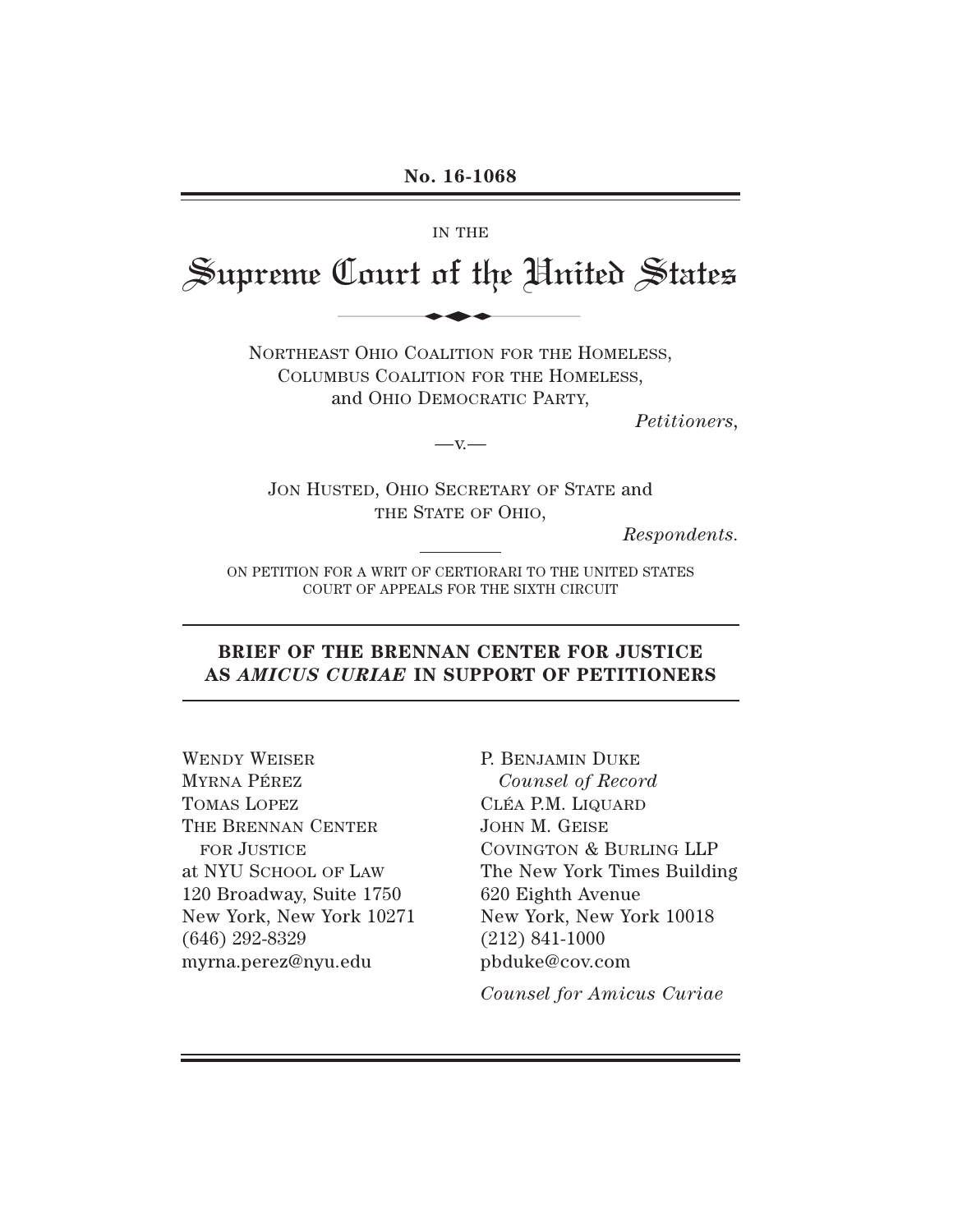# **TABLE OF CONTENTS**

| INTEREST OF AMICUS CURIAE1           |                                                                                                                |                                                                                                                              |  |  |
|--------------------------------------|----------------------------------------------------------------------------------------------------------------|------------------------------------------------------------------------------------------------------------------------------|--|--|
|                                      |                                                                                                                |                                                                                                                              |  |  |
| REASONS FOR GRANTING THE PETITION  4 |                                                                                                                |                                                                                                                              |  |  |
| I.                                   | There Is An Entrenched Circuit Split,<br>Jeopardizing The Longstanding Rule<br>That Section 10101 Is Privately |                                                                                                                              |  |  |
|                                      | $\mathbf{A}$ .                                                                                                 | <b>Recent Federal Court Decisions</b><br>Have Unsettled The Law,<br>Resulting In An Entrenched                               |  |  |
|                                      | $\rm B$ .                                                                                                      | The Sixth Circuit's Holding<br>Upends Over 100 Years Of<br>Settled Law And Is Contrary To<br>The Text And History Of Section |  |  |
| II.                                  |                                                                                                                | The Private Right Of Action Is An<br><b>Essential Anchor For The Protection Of</b><br>Voting Rights Under Section 10101 12   |  |  |
|                                      |                                                                                                                |                                                                                                                              |  |  |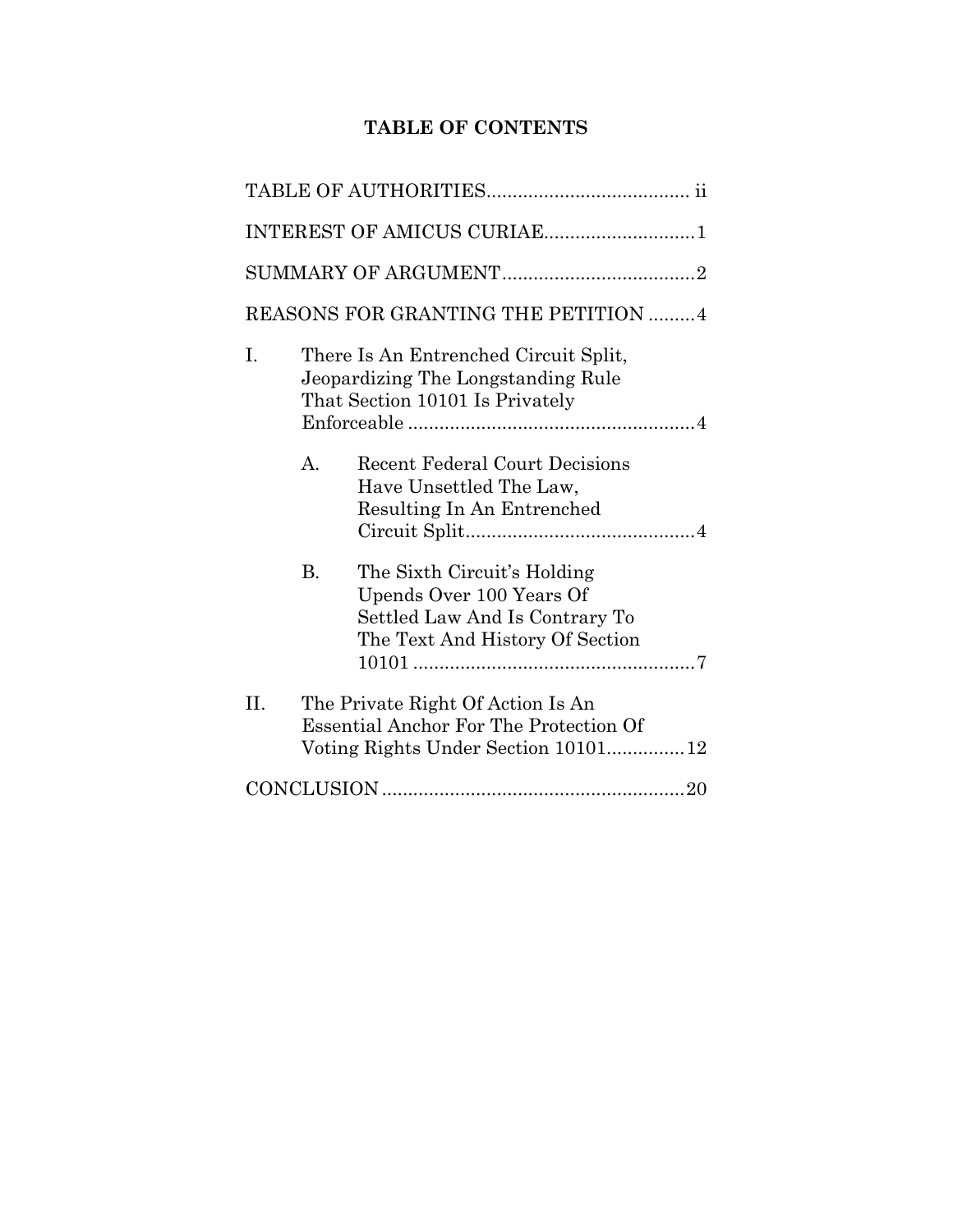# **TABLE OF AUTHORITIES**

# <span id="page-2-0"></span>**Cases**

| Anderson v. Courson,                                                         |
|------------------------------------------------------------------------------|
| Anderson v. Myers,                                                           |
| Ball v. Brown,                                                               |
| Ballas v. Symm,<br>351 F. Supp. 876 (S.D Tex. 1972) 10                       |
| Baskin v. Brown,                                                             |
| Bell v. Southwell,                                                           |
| Brier v. Luger,                                                              |
| Brooks v. Nacrelli,<br>331 F. Supp. 1350 (E.D. Pa. 1971)  10                 |
| Brown v. Baskin, 78 F. Supp. 933                                             |
| Brown v. Post,                                                               |
| Cartagena v. Crew,<br>No. CV-96-3399 (CPS), 1996 WL                          |
| Coalition for Educ. in Dist. One v. Bd. of<br>Elections of City of New York, |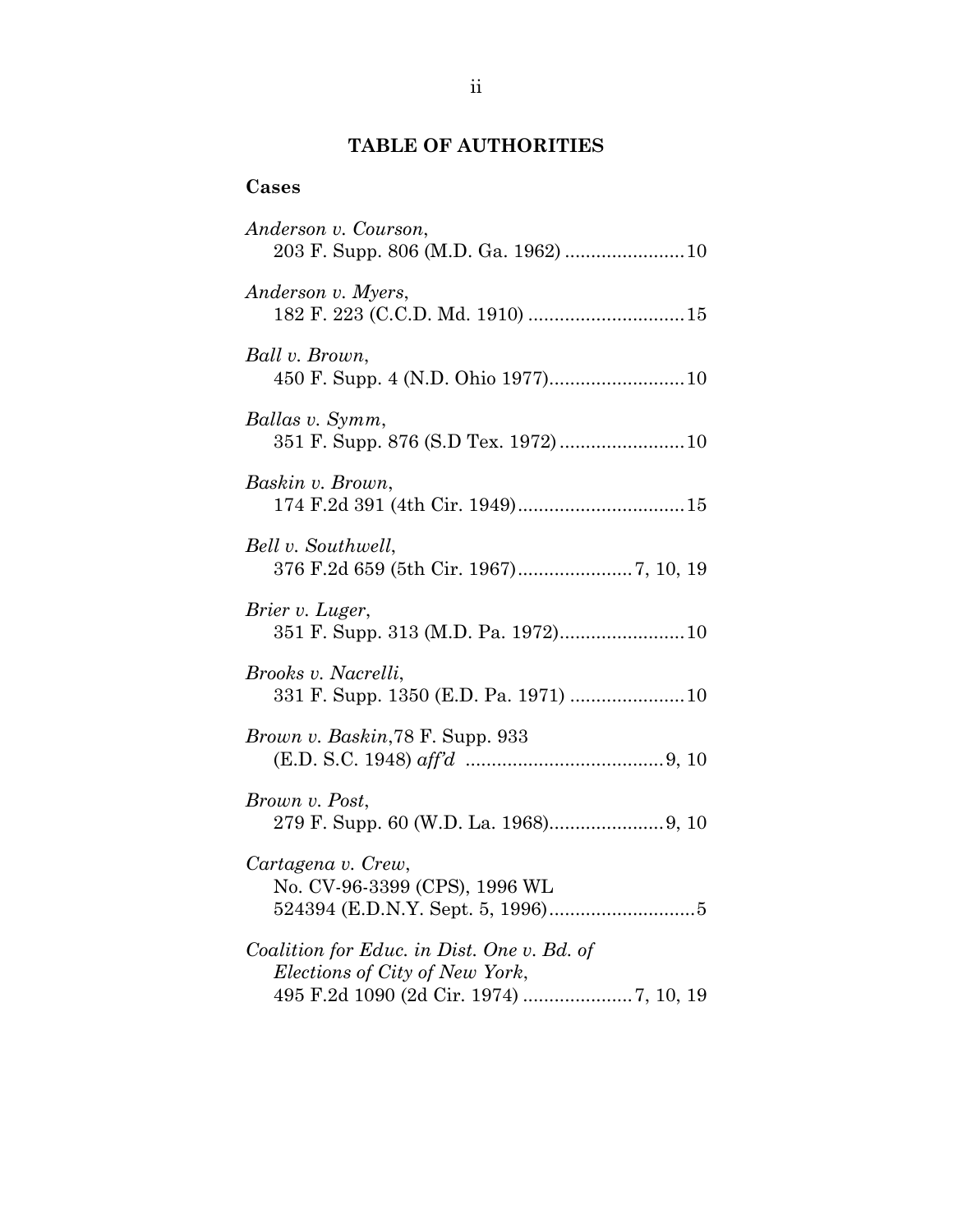| Common Cause/Georgia v. Billups,<br>406 F. Supp. 2d 1326 (N.D. Ga.                                                                             |
|------------------------------------------------------------------------------------------------------------------------------------------------|
|                                                                                                                                                |
| Cottonreader v. Johnson,                                                                                                                       |
| Davis v. Commonwealth Election<br>Comm'n, No. 1-14-002, 2014 U.S.<br>Dist. LEXIS 69723 (D.N. Mariana<br>Isl. May 20, 2014) aff'd, 844 F.3d 108 |
| Delegates to the Republican Nat'l<br>Convention v. Republican Nat'l<br>Comm., No. SACV 12-00927<br>DOC(JPRx), 2012 WL 3239903 (C.D.            |
| Diaz v. Cobb,<br>435 F. Supp. 2d 1206 (S.D. Fla.                                                                                               |
| Elmore v. Rice,                                                                                                                                |
| <i>Frazier v. Callicutt,</i>                                                                                                                   |
| Friedman v. Snipes,<br>345 F. Supp. 2d 1356 (S.D. Fla.                                                                                         |
| Gomillion v. Lightfoot,                                                                                                                        |
| Gonzalez v. Arizona,<br>No. 06-1268, 2006 U.S. Dist. LEXIS                                                                                     |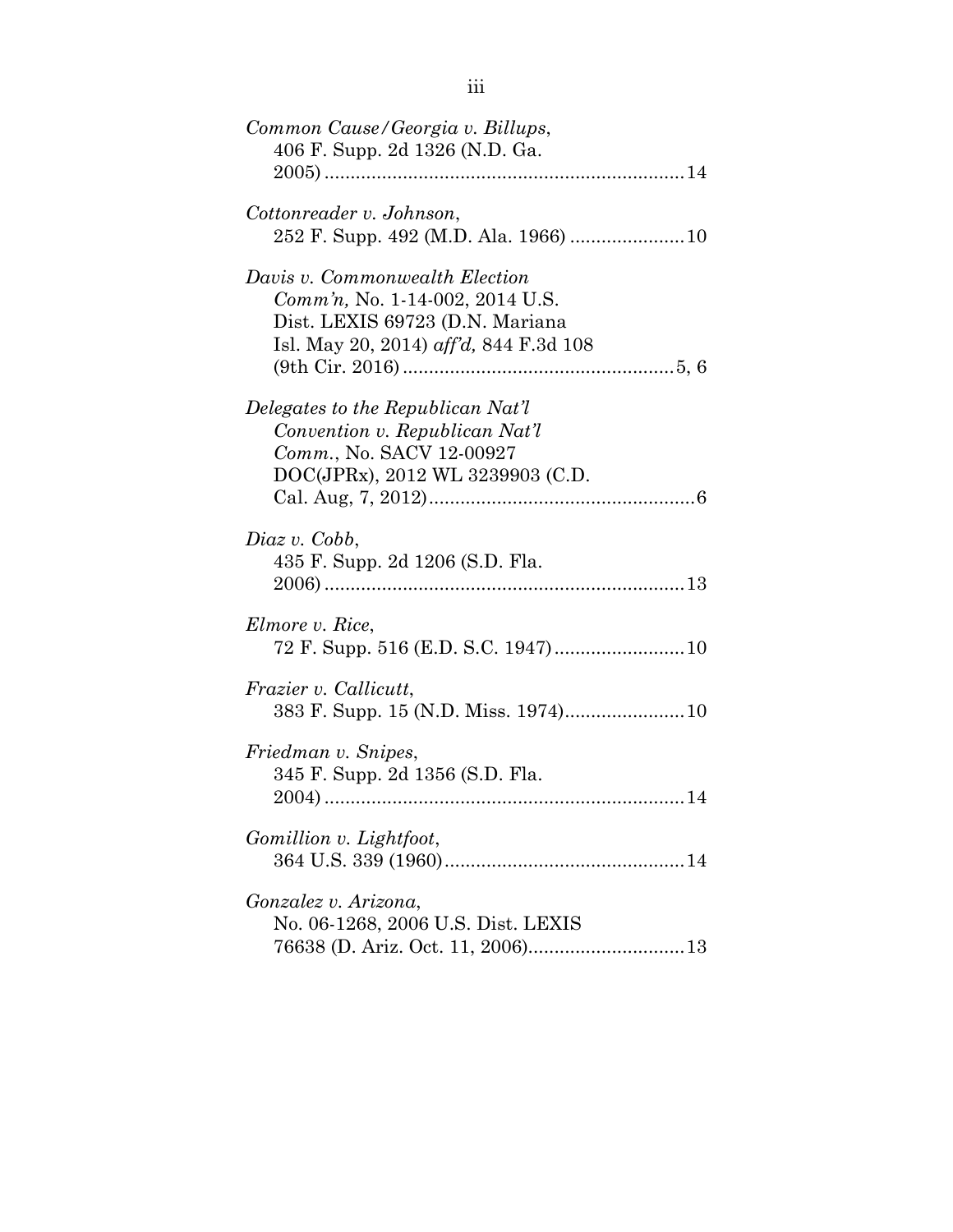| $Good$ v. Roy,                                                                                                                |
|-------------------------------------------------------------------------------------------------------------------------------|
| Harper v. Va. State Bd. of Elections,                                                                                         |
| Hayden v. Pataki,<br>No. 00 Civ. 8586(LMM), 2004 WL                                                                           |
| Hoyle v. Priest,                                                                                                              |
| Indiana Democratic Party v. Rokita,<br>458 F. Supp. 2d 775 (S.D. Ind. 2006)  13                                               |
| Kellogg v. Warmouth,                                                                                                          |
| McKay v. Altobello,<br>No. 96-3458, 1996 U.S. Dist. LEXIS                                                                     |
| McKay v. Campbell,                                                                                                            |
| McKay v. Thompson,                                                                                                            |
| Myers v. Anderson,                                                                                                            |
| Northeast Ohio Coal. for the Homeless v.<br>Husted,<br>837 F.3d 612 (6th Cir.), pet. for<br>rehearing en banc denied, No. 16- |
| Reddix v. Lucky,                                                                                                              |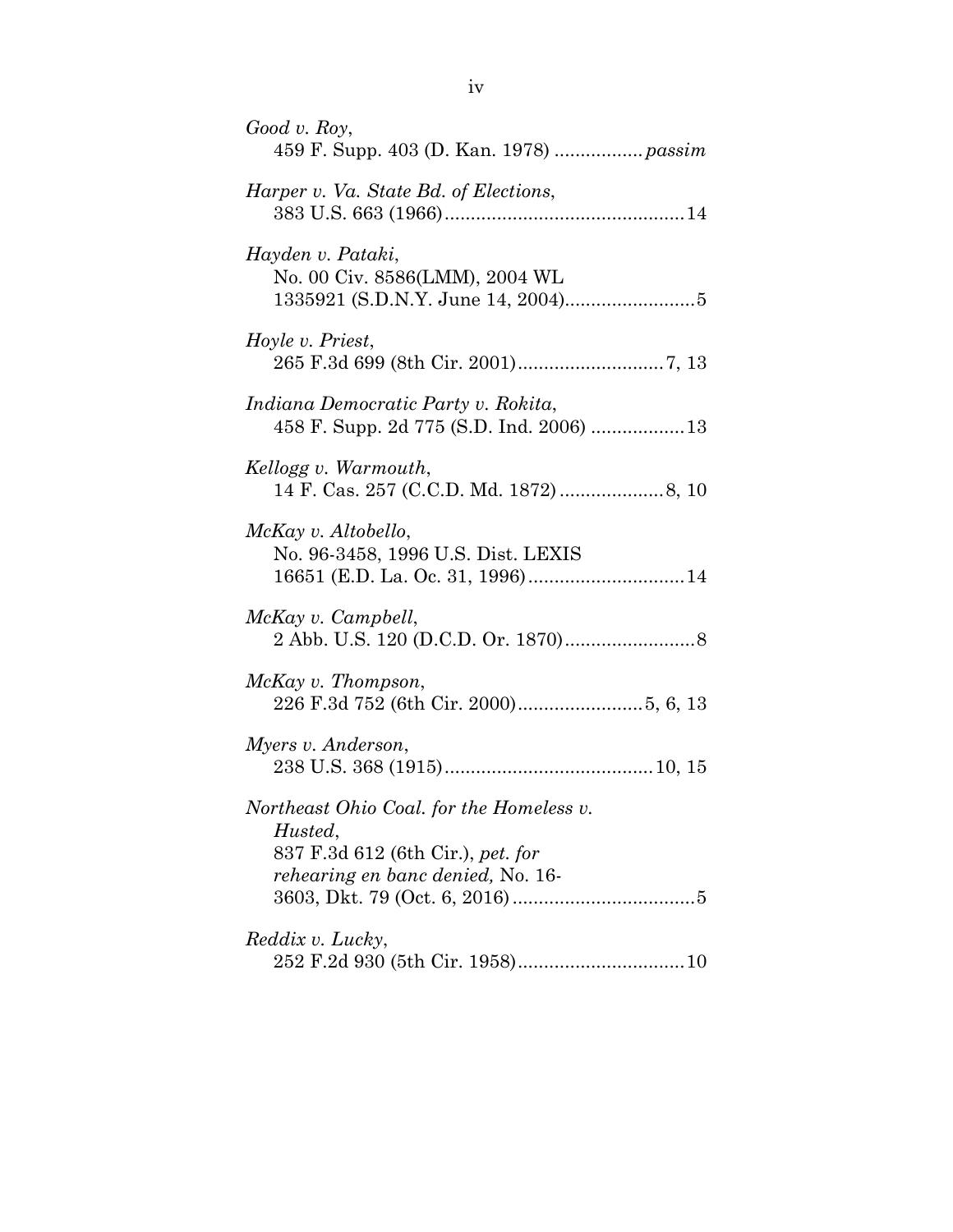| Reynolds v. Sims,                                                                                      |
|--------------------------------------------------------------------------------------------------------|
| Rice v. Elmore,                                                                                        |
| Schwier v. Cox,                                                                                        |
| Shivelhood v. Davis,                                                                                   |
| Smith v. Allwright,                                                                                    |
| Spivey v. Ohio,                                                                                        |
| Terry v. Adams,<br>345 U.S. 461 (1953), 1952 WL 82449 15, 16                                           |
| Thrasher v. Illinois Republican Party,<br>No: 4:12-4071, 2013 U.S. Dist.                               |
| Toney v. White,<br>476 F.2d 203 (5th Cir. 1973), vacated<br>in part 488 F.2d 310 (5th Cir. 1973)       |
| Washington Ass'n of Churches v. Reed,<br>492 F. Supp. 2d 1264 (W.D. Wash.<br>$2006$ ).<br>14           |
| <i>Williams v. Wallace,</i>                                                                            |
| Willing v. Lake Orion Cmty. Sch. Bd. of<br><i>Trustees,</i><br>924 F. Supp. 815 (E.D. Mich. 1996) 4, 5 |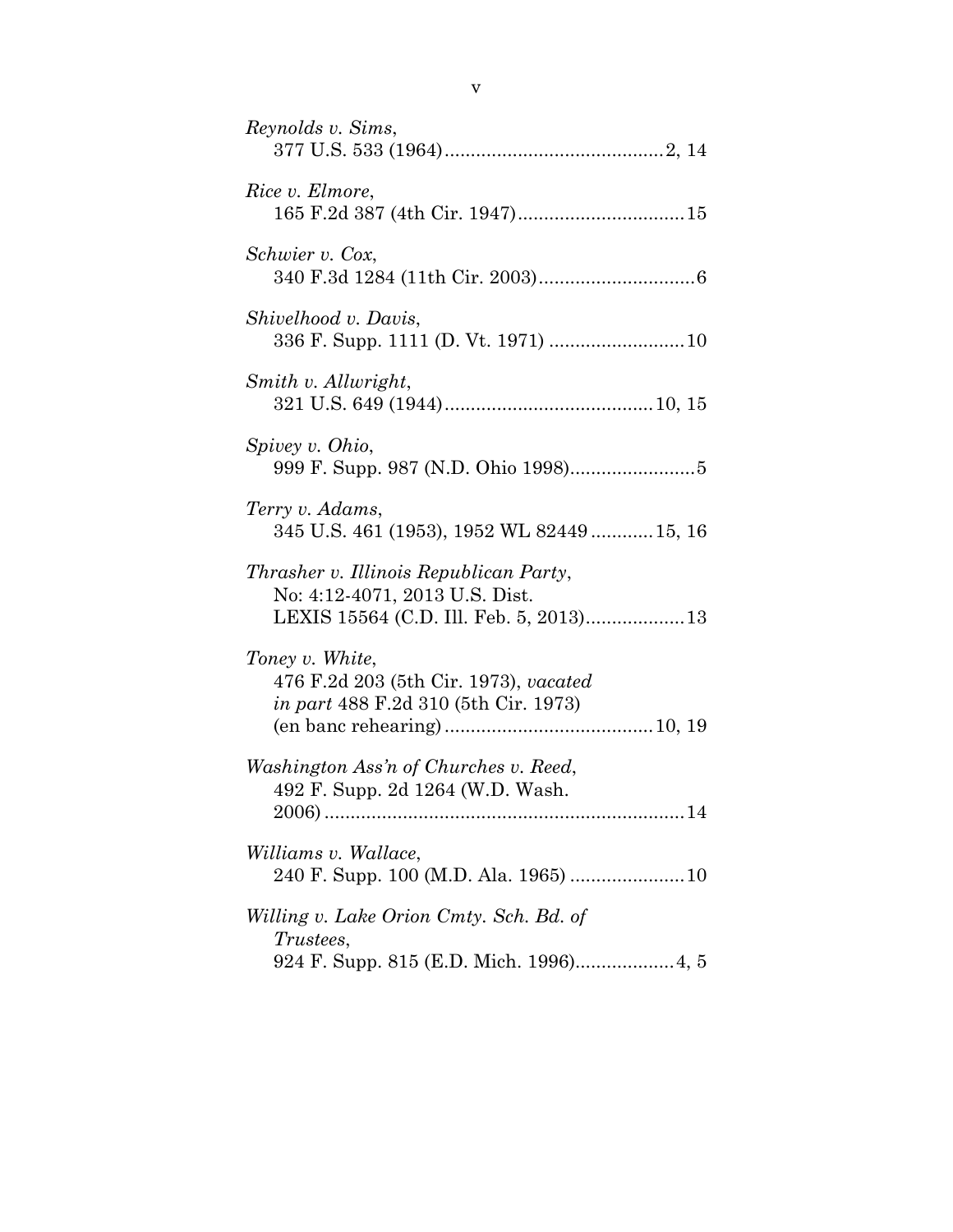# **Statutes**

| (formerly $8$ U.S.C. $\S 31$ and $42$<br>U.S.C. § 1971)                                                                                                                                                                                      |
|----------------------------------------------------------------------------------------------------------------------------------------------------------------------------------------------------------------------------------------------|
| Civil Rights Act of 1957, Pub. L. No. 85-                                                                                                                                                                                                    |
| Civil Rights Act of 1964, Pub. L. No. 88-                                                                                                                                                                                                    |
| <b>Other Authorities</b>                                                                                                                                                                                                                     |
| U.S. Dep't of Justice, Office of the<br>Inspector General, A Review of the<br>Operations of the Voting Section of<br>the Civil Rights Division 113 (2013),<br><i>available at https://oig.justice.gov</i>                                    |
| Archibald Cox, Foreword: Constitutional<br>Adjudication and the Promotion of<br><i>Human Rights, 80 Harv. L. Rev. 91,</i>                                                                                                                    |
| Ellen Katz & The Voting Rights<br>Initiative, VRI Database Master List<br>(2006), <i>available at</i> https://web-<br>beta.archive.org/web/2015091514595<br>2/http://sitemaker.umich.edu/votingr<br>ights/files/masterlist.xls (last visited |
| Hearings on H.R. 7152 Before the<br>Committee on Rules, House of<br>Representatives, 88th Cong. 605                                                                                                                                          |
| Larry F. Amerine, <i>Civil Rights</i> , 44 Tex.                                                                                                                                                                                              |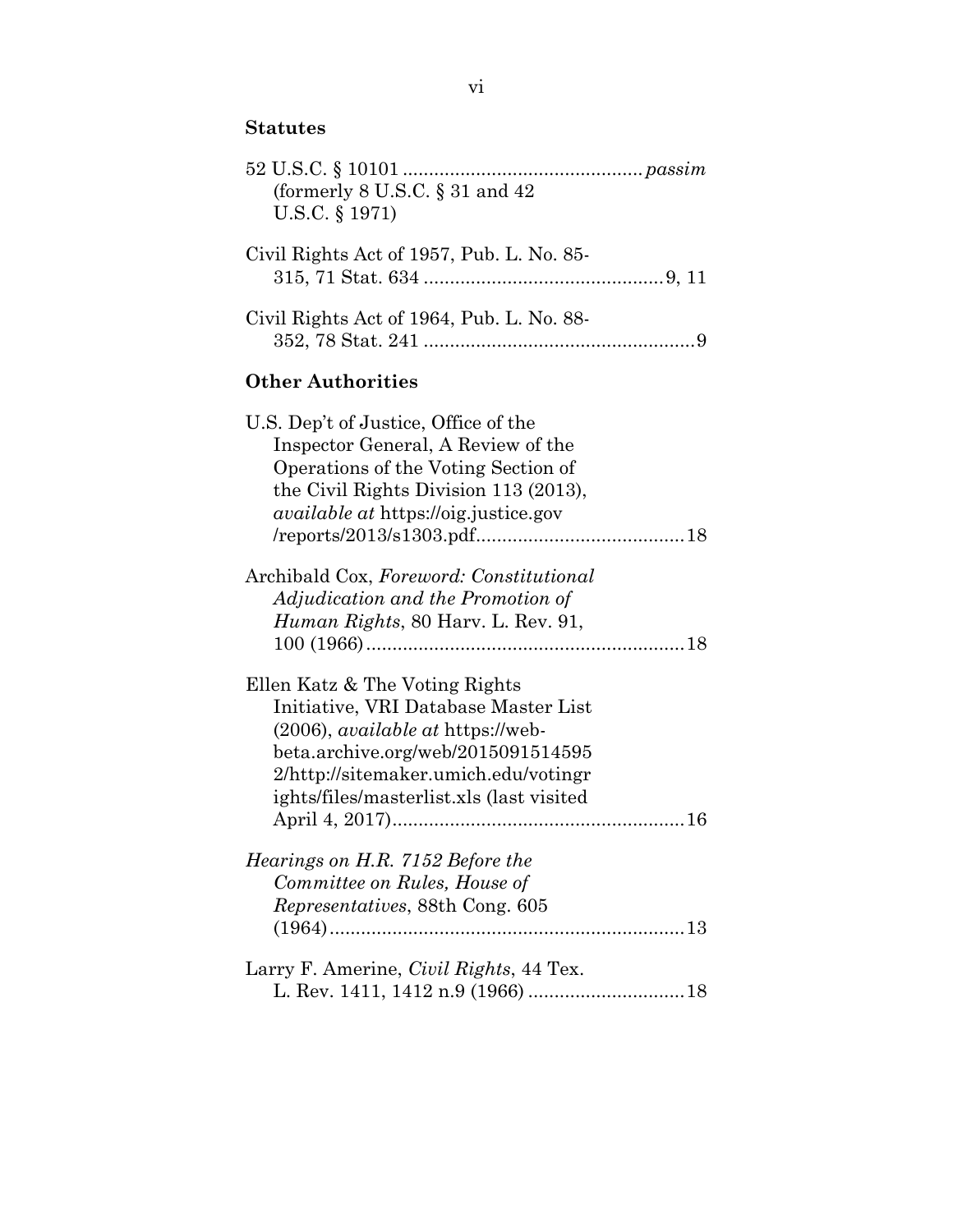| Ellen D. Katz et al., <i>Documenting</i>  |
|-------------------------------------------|
| Discrimination In Voting: Judicial        |
| Findings Under Section 2 of the           |
| Voting Rights Act Since 1982, 39 U.       |
| Mich. J. L. Reform 643, 652-54            |
|                                           |
| U.S. Dep't of Justice, Civil Rights       |
| Division, FY 2017 Performance             |
| <b>Budget Congressional Submission 27</b> |
| $(2016)$ , available at                   |
| https://www.justice.gov/jmd/file/8209     |
|                                           |
| U.S. Dep't of Justice, United States      |
| Attorneys' Annual Statistical Report,     |
| Fiscal Year 2015 4, 19, Available at      |
| https://www.justice.gov/usao/file/831     |
|                                           |
|                                           |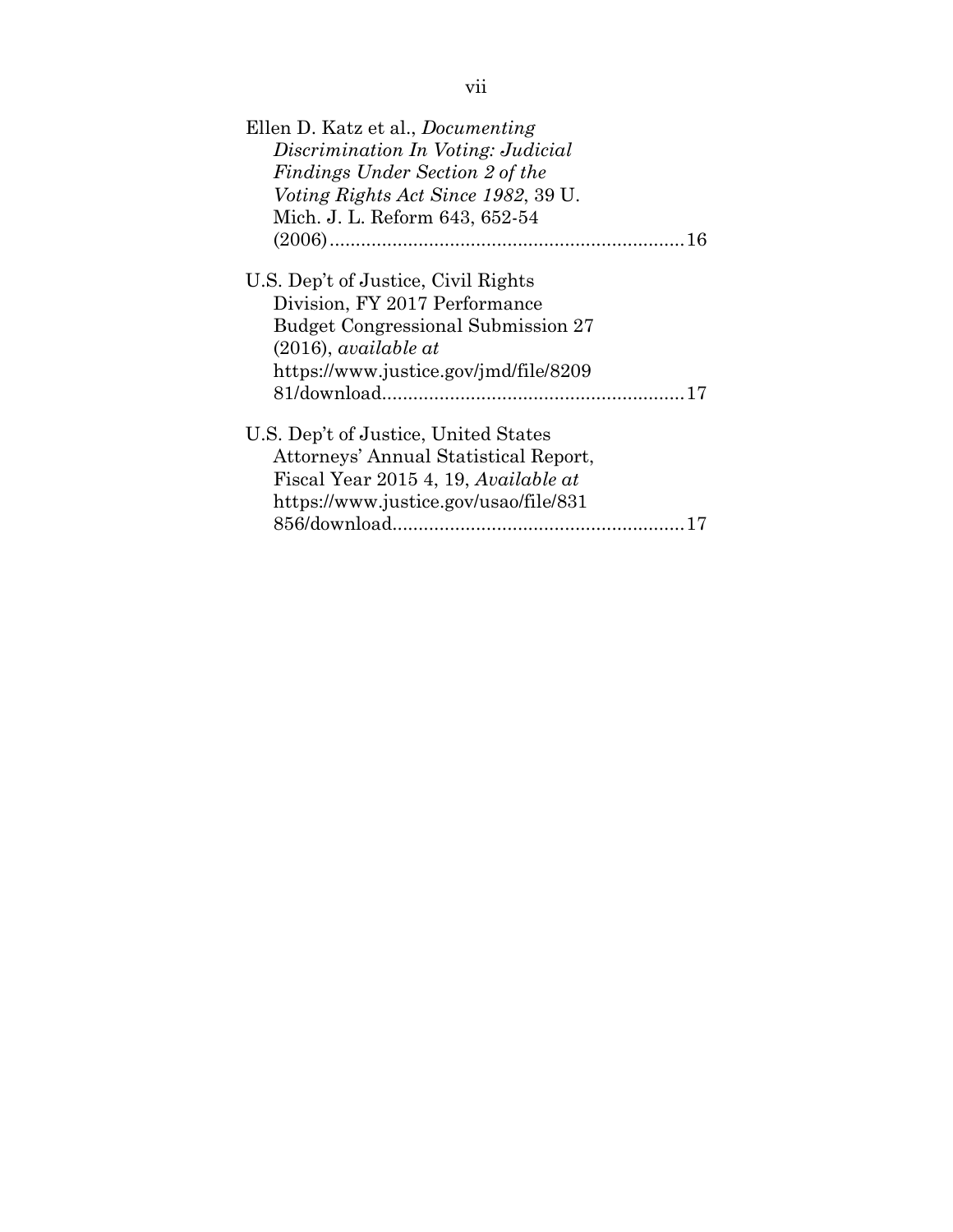#### **INTEREST OF AMICUS CURIAE**

<span id="page-8-0"></span>The Brennan Center for Justice at NYU School of Law is a not-for-profit, nonpartisan think tank and public interest law institute that seeks to improve the systems of democracy and justice. It was founded in 1995 to honor the extraordinary contributions of Justice William J. Brennan, Jr. to American law and society.<sup>[1](#page-8-1)</sup> Through its Democracy Program, the Brennan Center seeks to bring the idea of representative self-government closer to reality, including through work to protect the right to vote of every eligible citizen, to ensure that voting is free, fair, and accessible for all eligible Americans, and to prevent partisan manipulation of electoral rules. The Center conducts empirical, qualitative, historical, and legal research on electoral practices and has litigated or participated in numerous voting rights cases before courts across the country.

In particular, the Brennan Center has regularly assisted private plaintiffs in exercising their private rights of action under federal voting rights statutes by pursuing civil lawsuits to combat unlawful burdens and restrictions on their right to vote. The Brennan Center's lawsuits have included challenges on behalf of private citizens under Section

l

<span id="page-8-1"></span><sup>1</sup> Pursuant to Supreme Court Rule 37.6, The Brennan Center for Justice affirms that no counsel for a party authored this brief in whole or in part, no counsel or party made a monetary contribution intended to fund the preparation or submission of this brief, and no person other than the *amicus* or its counsel made such a monetary contribution. All parties have consented to the filing of this brief. This brief does not purport to represent the position of NYU School of Law.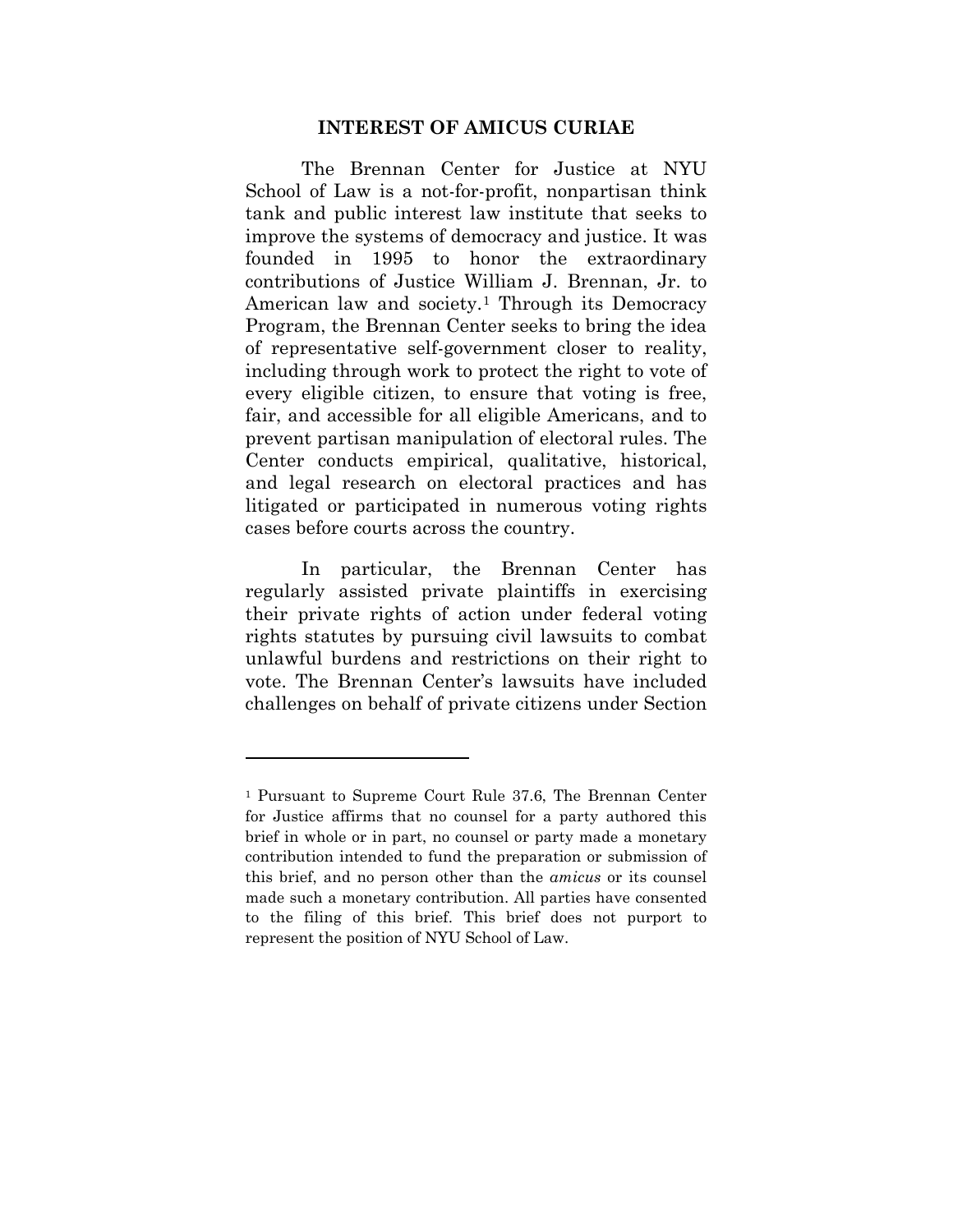10101's Materiality Provision addressed in this case. If allowed to stand, the Sixth Circuit's ruling denying a private right of action under the Materiality Provision will undermine the Brennan Center's ability to assist its clients in enforcing their voting rights.

#### <span id="page-9-1"></span>**SUMMARY OF ARGUMENT**

<span id="page-9-2"></span><span id="page-9-0"></span>The Sixth Circuit's ruling in this case, which bars individual suits under the Materiality Provision of Section 10101, 52 U.S.C. § 10101, crystallizes a federal circuit split that threatens a retrenchment of voting rights enforcement and requires this Court's review. This Court observed more than fifty years ago that "[t]he right to vote freely for the candidate of one's choice is of the essence of a democratic society, and any restrictions on that right strike at the heart of representative government." *Reynolds v. Sims*, 377 U.S. 533, 555 (1964). Private litigation under federal voting rights laws—including Section 10101—has been, and continues to be, a critical vehicle for ensuring that American citizens are able to exercise their fundamental right to vote free of unlawful barriers and restrictions.

For nearly 100 years, from its enactment in 1870 until the advent of the Voting Rights Act in 1965, Section 10101[2](#page-9-3) was the sole federal statutory provision aimed at protecting citizens' voting rights under the Fourteenth and Fifteenth Amendments.

<span id="page-9-3"></span><sup>2</sup> This brief follows the Petition in using the current statutory section number throughout. The statutory section was previously codified at 42 U.S.C. § 1971 and, before that, at 8 U.S.C. § 31.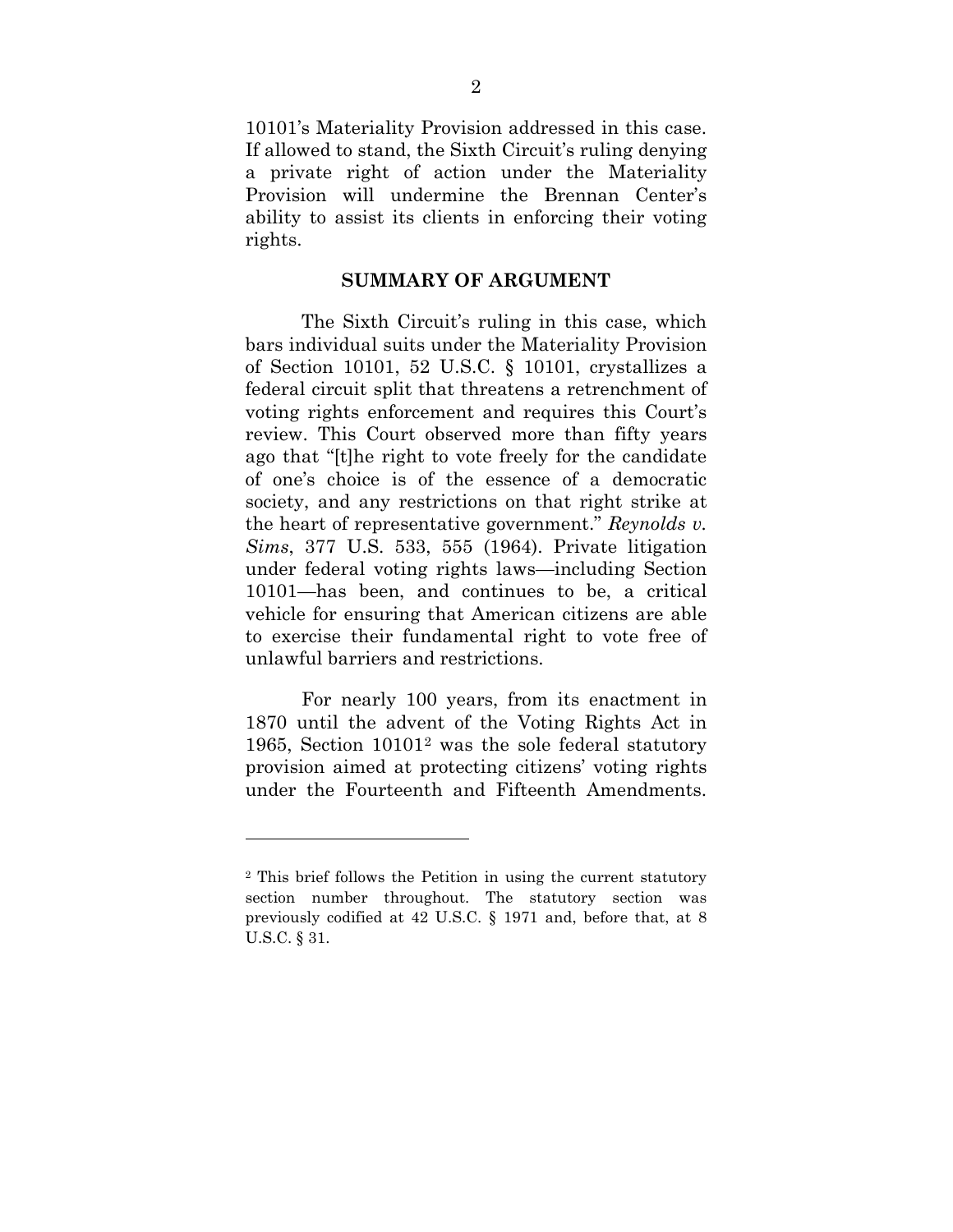Throughout that period, and until recently, the availability of a private right of action under Section 10101 remained essentially unquestioned by the courts, even well after Congress's adoption of an amendment in 1957 extending specific enforcement authority to the Attorney General under that provision. In recent years, however, an increasing number of federal district court decisions have sowed doubt about the private right of action in cases arising under the Materiality Provision and other portions of Section 10101, culminating in the Sixth Circuit's recent decision squarely rejecting it. These developments stand in stark contrast to the rule forcefully articulated by the Eleventh Circuit, and accepted by others, recognizing the integral importance and availability of the private right of action under the Materiality Provision.

Private enforcement of voting rights laws is the chief mechanism for vindicating voting rights and is a critical part of the federal statutory scheme. Both the robust record of civil litigation under Section 10101 and the legislative history of amendments to that provision reflect a steadfast recognition by Congress and the courts that the protection of the franchise at all levels of federal, state, and local government cannot, and should not, be consigned to the Attorney General alone. Although the Department of Justice has played an important role in prosecuting major voting rights cases, private actions by individuals have been, and should remain, the mainstay of effective protection of voting rights under Section 10101.

This Court should grant certiorari to resolve the circuit split as to the availability of private enforcement under the Materiality Provision of Section 10101—an important question of law that can seriously impact the enforcement of federal voting rights.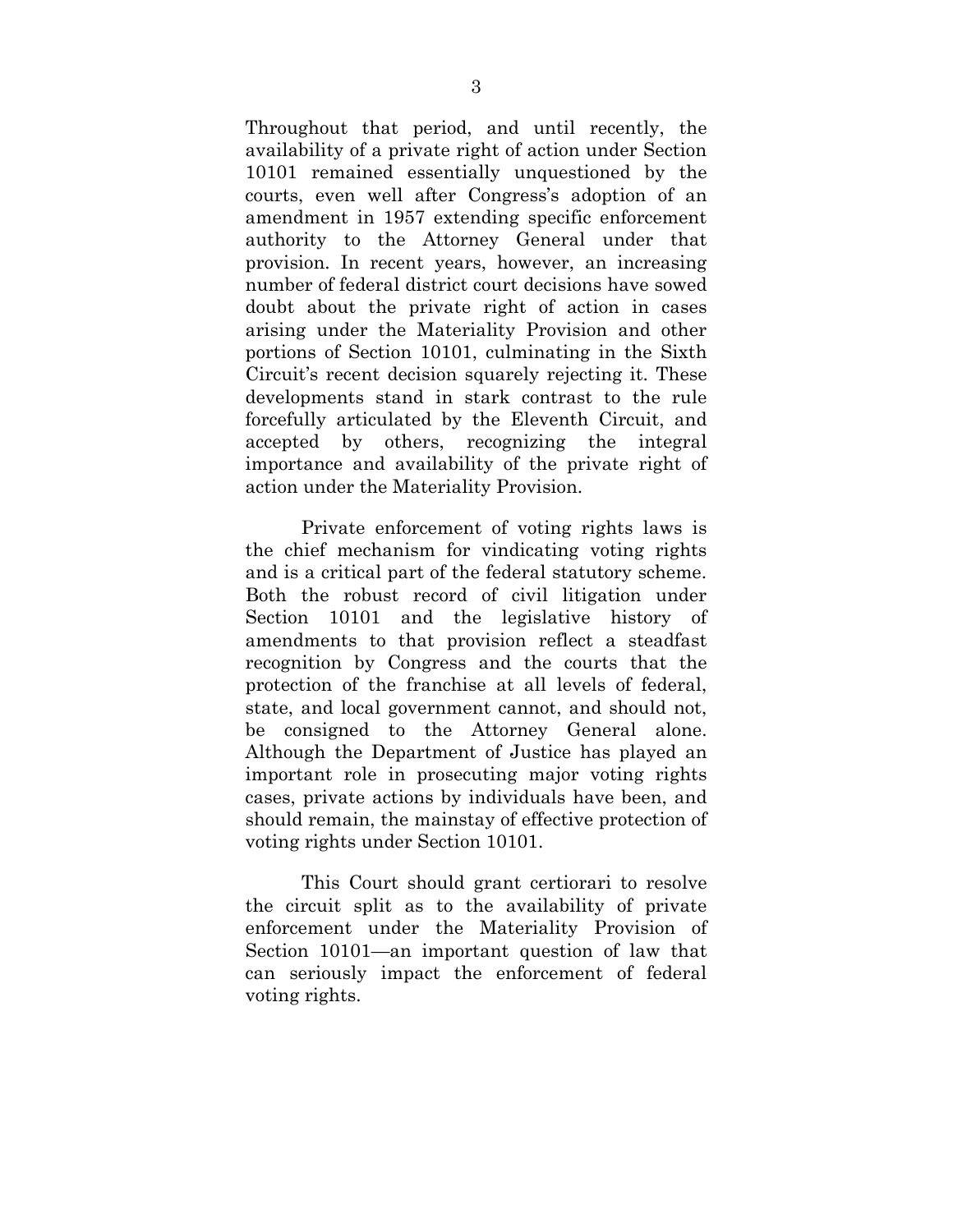### **REASONS FOR GRANTING THE PETITION**

<span id="page-11-1"></span><span id="page-11-0"></span>**I. There Is An Entrenched Circuit Split, Jeopardizing The Longstanding Rule That Section 10101 Is Privately Enforceable**

## <span id="page-11-2"></span>**A. Recent Federal Court Decisions Have Unsettled The Law, Resulting In An Entrenched Circuit Split**

1. Notwithstanding the long-established rule and practice of private enforcement under Section 10101, federal law in this area has become unsettled in recent years. An increasing number of district courts, and repeated decisions by the Sixth Circuit, have refused to recognize the right of individuals and institutions to enforce Section 10101 through private lawsuits—rulings that are in direct conflict with the law of the Eleventh Circuit and other jurisdictions. Clarification by the Supreme Court is necessary to restore uniformity among the circuits in this important area of federal law.

<span id="page-11-4"></span><span id="page-11-3"></span>For over a century, every court to consider Section 10101 expressly or implicitly found that it was enforceable by private citizens. *See infra* Section I[.B.](#page-14-0) Indeed, prior to 1978, no court had refused to recognize the right of private citizens to enforce Section 10101 rights. That consensus was disrupted in *Good v. Roy*, 459 F. Supp. 403, 406 (D. Kan. 1978), in which a Kansas district court declared that "the unambiguous language of Section [10101] will not permit us to imply a private right of action." Eighteen years later, another district court summarily adopted the holding in *Good* and dismissed a citizen's private action under Section 10101. *See Willing v. Lake Orion Cmty. Sch. Bd. of Trustees*, 924 F. Supp. 815, 820 (E.D. Mich. 1996).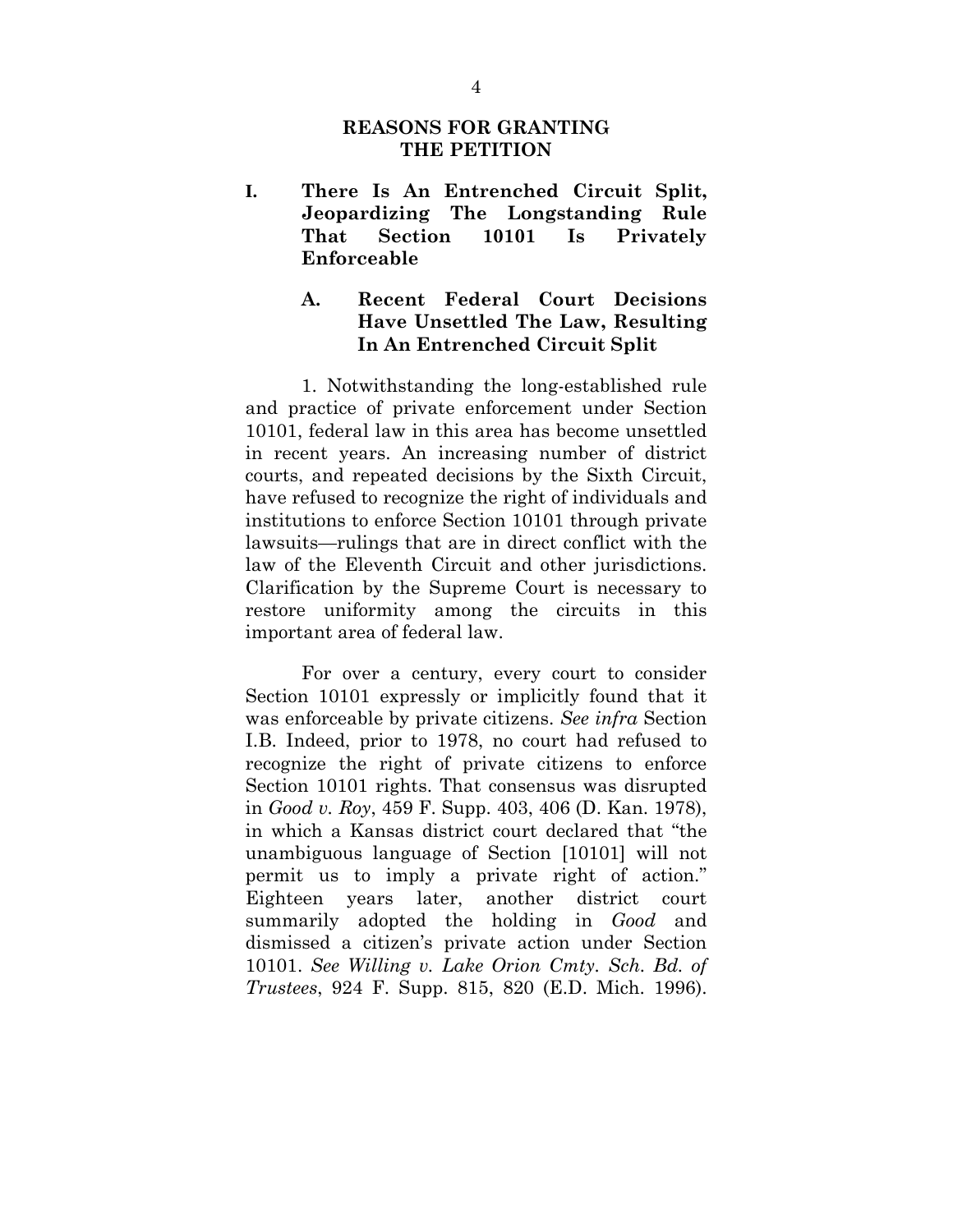Not until *McKay v. Thompson*, 226 F.3d 752, 756 (6th Cir. 2000), however, did a federal appellate court adopt the same view, concluding that "Section [10101] is enforceable by the Attorney General, not by private citizens." Without further analysis, the Sixth Circuit followed the holding of *Willing*, which itself had relied uncritically upon *Good.*

<span id="page-12-4"></span><span id="page-12-3"></span><span id="page-12-2"></span>In the case at bar, the Sixth Circuit reaffirmed its ruling in *McKay,* again without significant legal analysis. *See Northeast Ohio Coal. for the Homeless v. Husted*, 837 F.3d 612, 630 (6th Cir.), *pet. for rehearing en banc denied,* No. 16-3603, Dkt. 79 (6th Cir. Oct. 6, 2016). Although the Sixth Circuit acknowledged the contrary authority in other jurisdictions upholding the private right of action under Section 10101(a), the panel declared itself bound to follow the ruling in *McKay. See id.*

Despite the venerable pedigree of the private right of action under Section 10101, *see infra* Section I[.B,](#page-14-0) recent federal district court decisions have continued to seize upon *Good*'s reasoning in dismissing lawsuits brought by private litigants under Section 10101. *See e.g.*, *Hayden v. Pataki*, No. 00 Civ. 8586(LMM), 2004 WL 1335921, at \*5 (S.D.N.Y. June 14, 2004); *Spivey v. Ohio*, 999 F. Supp. 987, 996 (N.D. Ohio 1998); *Cartagena v. Crew*, No. CV-96-3399 (CPS), 1996 WL 524394, at \*3 n.8 (E.D.N.Y. Sept. 5, 1996).

<span id="page-12-1"></span><span id="page-12-0"></span>At the same time, other courts continue to entertain private litigation under Section 10101. Recently, in *Davis v. Commonwealth Election Comm'n*, a citizen of the Northern Mariana Islands challenged a provision of the commonwealth's constitution (along with implementing legislation) restricting voting on certain issues to "persons of Northern Marianas descent." No. 1-14-CV-00002, 2014 WL 2111065, at \*1 (D. N. Mar. I. May 20,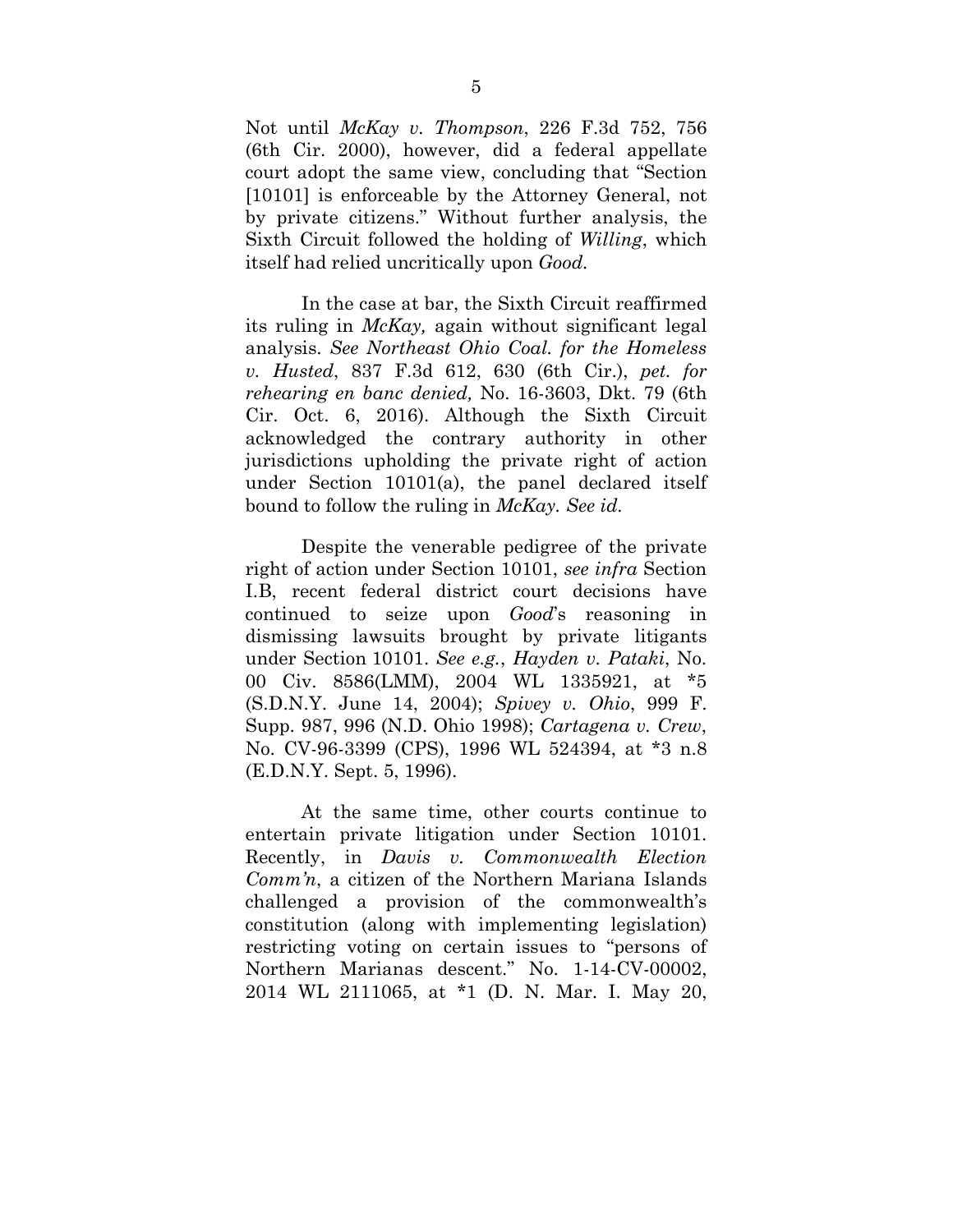<span id="page-13-1"></span>2014). The district court concluded that the restriction on voting was invalid under Section 10101(a). In its analysis, the court explicitly found that a private right of action exists to enforce Section 10101. *See id.* at \*10 (concluding that authorization of public enforcement in the Civil Rights Act of 1957 "could hardly have been intended to shut down existing means of enforcement" of Section 10101); *see also Delegates to the Republican Nat'l Convention v. Republican Nat'l Comm.*, No. SACV 12-00927 DOC(JPRx), 2012 WL 3239903, at \*5 n.3 (C.D. Cal. Aug, 7, 2012) (concluding that Section 10101 provides "plaintiffs with a private right of action for an injunction and declaratory relief"). While the Ninth Circuit did not find it necessary to reach this issue on appeal, they did not disturb the lower court's ruling regarding a private right of action. *See Davis v. Commonwealth Election Comm'n*, 844 F.3d 1087 (9th Cir. 2016).

<span id="page-13-3"></span><span id="page-13-2"></span><span id="page-13-0"></span>As highlighted by the Petition, the creeping confusion among lower courts has now solidified into a direct conflict among the federal circuit courts. *Compare McKay v. Thompson*, 226 F.3d 752, 756 (6th Cir. 2000) *with Schwier v. Cox*, 340 F.3d 1284, 1296 (11th Cir. 2003). In *Schwier*, the Eleventh Circuit thoroughly analyzed the basis for the private right of action under Section 10101, holding that neither the 1957 amendment authorizing enforcement by the Attorney General nor Congress's failure to provide expressly for a private right of action in Section 10101 meant "that Congress did not intend such a right to exist." *Schwier*, 340 F.3d at 1296. As this case and other recent lower court decisions demonstrate, however, the status of the private right of action under Section 10101 remains unsettled.

2. Absent the Court's intervention, lack of uniformity in the law will continue and likely become more entrenched. To date, other circuits have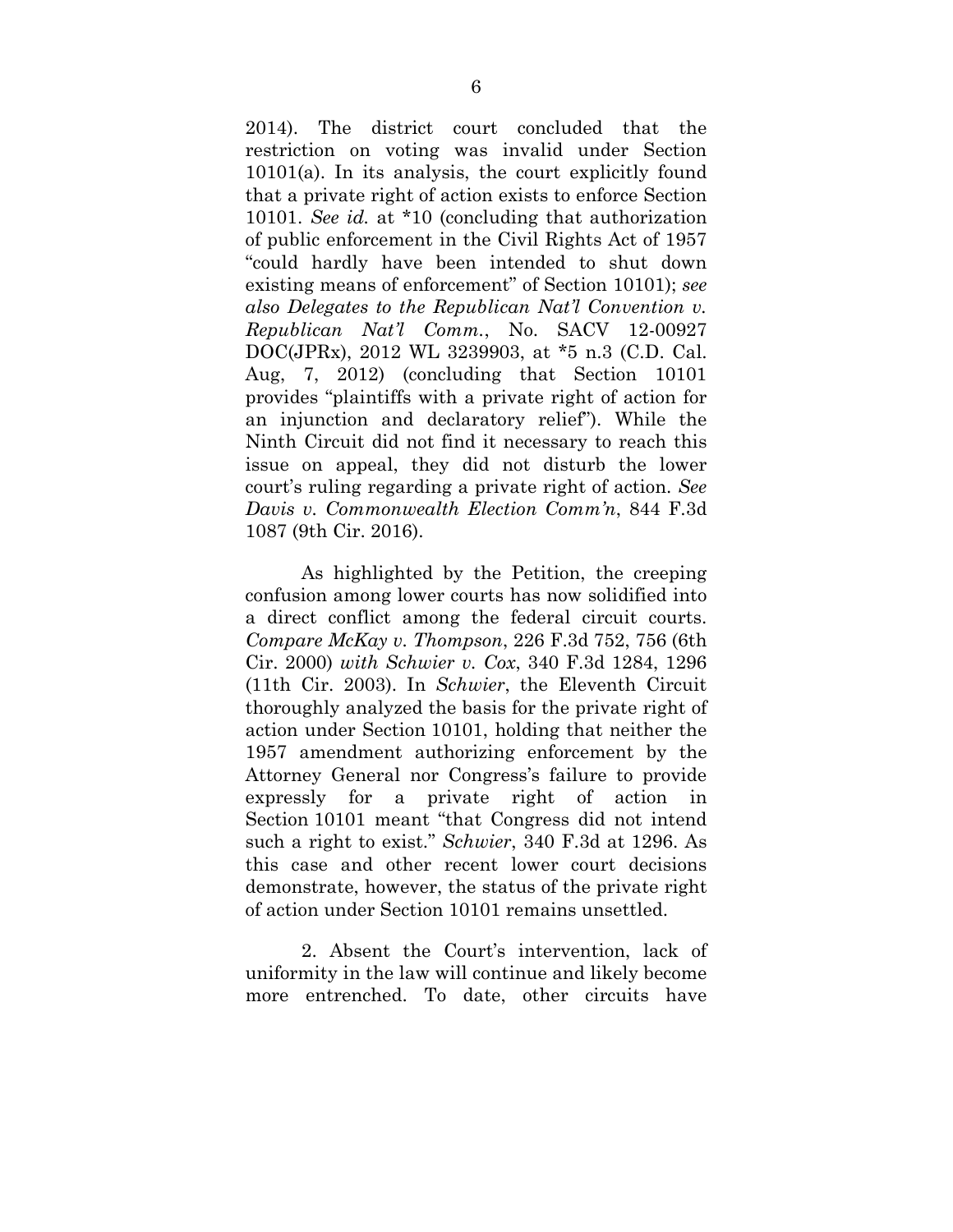entertained private suits brought under Section 10101 without directly addressing the question of whether the statute affords a private right of action.<sup>[3](#page-14-4)</sup> Particularly in light of the Sixth Circuit's holding in this case, other circuits are likely to see additional challenges to the private right of action under Section 10101, raising the specter of deeper legal confusion and continuing erosion of the voting rights enforcement regime.

Moreover, the lack of clarity as to the availability of private enforcement results in a particular harm for voting rights. Protracted litigation over the availability of the private right can delay resolution until after an election, depriving aggrieved parties of their right to vote even in cases where the court eventually recognizes the private right of action. Particularly in cases where a relatively small number of individuals are affected, uncertainty concerning private enforcement is likely to deter individuals and groups from pursuing voting rights cases at all.

## <span id="page-14-0"></span>**B. The Sixth Circuit's Holding Upends Over 100 Years Of Settled Law And Is Contrary To The Text And History Of Section 10101**

1. *Good* and its progeny, including the Sixth Circuit's holding in this case, cannot be reconciled with the hundred-year line of cases preceding *Good*,

<span id="page-14-4"></span><span id="page-14-3"></span><span id="page-14-2"></span><span id="page-14-1"></span><sup>3</sup> *See, e.g.*, *Hoyle v. Priest*, 265 F.3d 699 (8th Cir. 2001); *Coalition for Educ. in Dist. One v. Bd. of Elections of City of New York,* 495 F.2d 1090 (2d Cir. 1974); *Bell v. Southwell*, 376 F.2d 659 (5th Cir. 1967).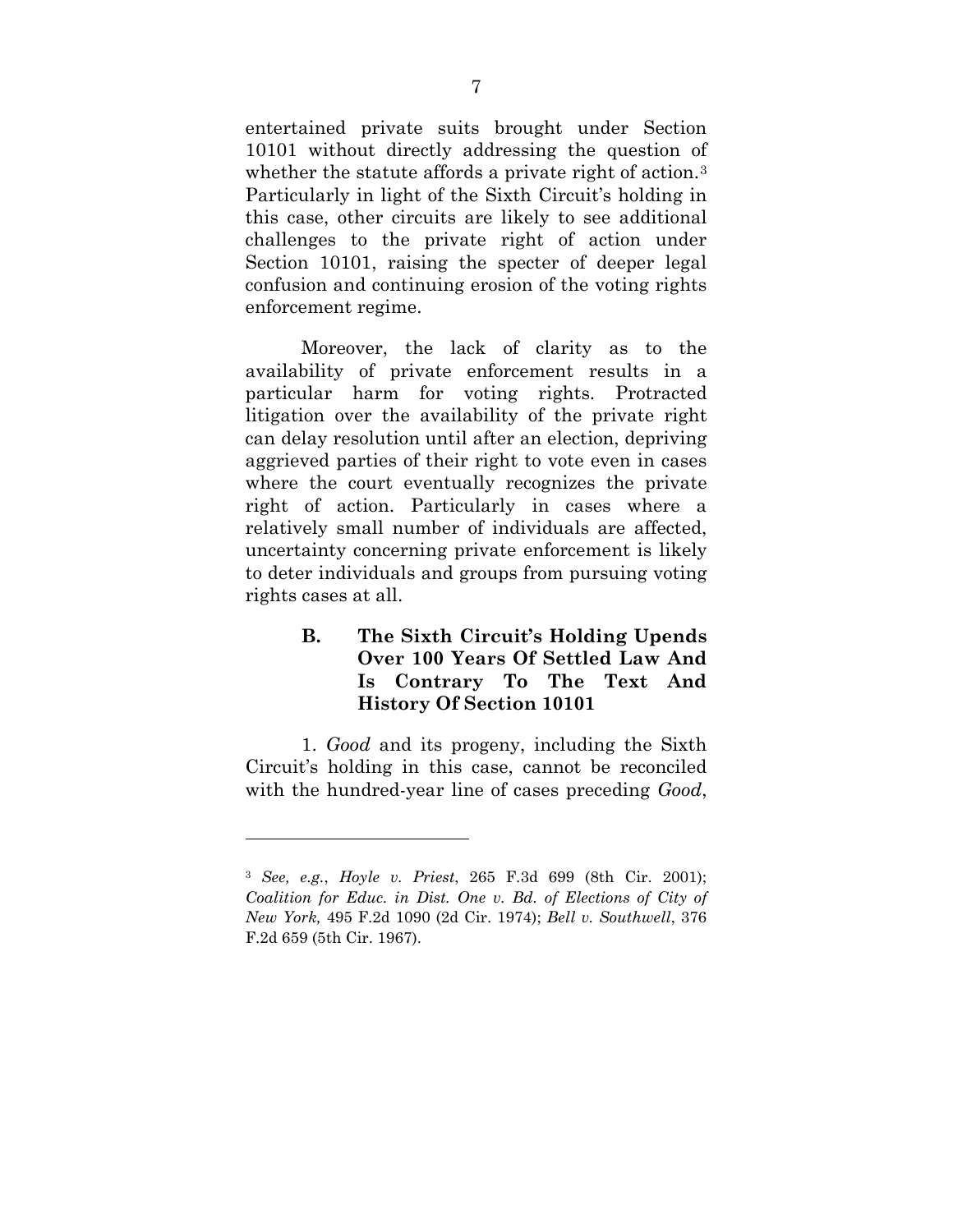in which private parties litigated Section 10101 actions.

<span id="page-15-1"></span><span id="page-15-0"></span>Private litigation under Section 10101 dates back to 1870, shortly after the predecessor to Section 10101 was enacted, in which plaintiffs sought to recover statutory penalties for deprivations of their Fifteenth Amendment rights.[4](#page-15-2) *See e.g.*, *McKay v. Campbell*, 2 Abb. U.S. 120 (D.C.D. Or. 1870) (proceeding by plaintiff against judge of election who allegedly denied plaintiff the right to vote); *see also Kellogg v. Warmouth*, 14 F. Cas. 257 (C.C.D. Md. 1872). Congress enacted Section 10101's predecessor in exercise of its Fifteenth Amendment "power to enforce this article by appropriate legislation," U.S. Const. amend. XV, § 2, and the provision was meant to "cloth[e] the candidate of the voter with the right to prevent or redress the wrong attempted or perpetrated upon the voter, by an appropriate civil action or procedure." *Kellogg*, 14 F. Cas. at 258.

For over a century since 1870, court decisions recognizing—or, just as often, taking as given—the existence of a private right of action drew an unbroken line through the statutory history of amendments to Section 10101. Significant amendments to Section 10101 were enacted in 1957 and 1964. In 1957, Congress outlawed interference with individuals' voting rights through intimidation or coercion and augmented the enforcement of Section 10101 by giving the Attorney General express statutory authority to enforce its provisions.

<span id="page-15-2"></span><sup>4</sup> *See* Act of May 31, 1870, ch. 114, 16 Stat. 140 (1870). The provisions providing for criminal and civil penalties were repealed in 1894. *See* 28 Stat. 36 (1894).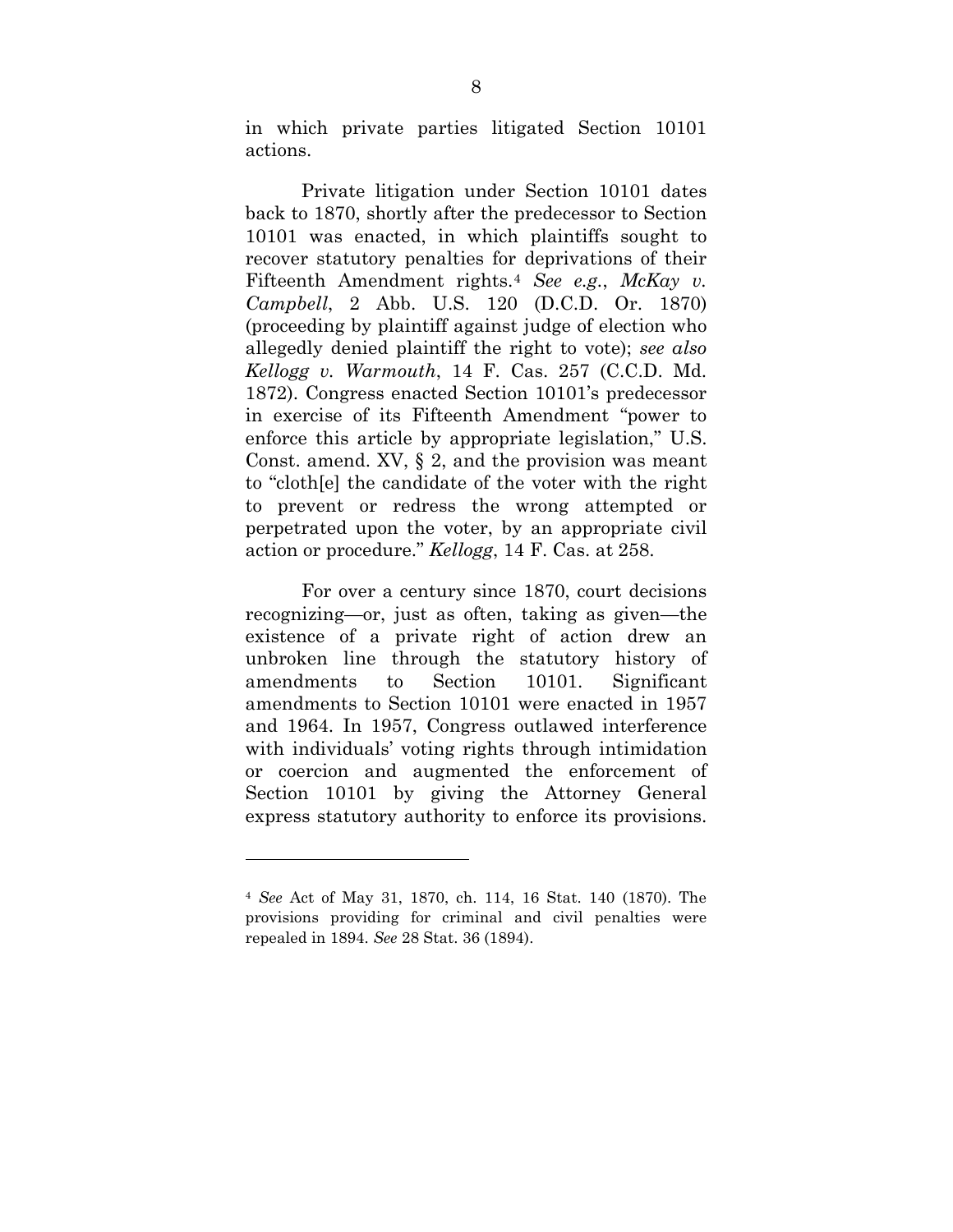*See* 52 U.S.C. § 10101(b), (c); Act of Sep. 9, 1957, Pub. L. No. 85-315, § 131, 71 Stat. 634. In conjunction with the Civil Rights Act of 1964, Congress further amended Section 10101 by adding the Materiality Provision, which prohibits states from denying any eligible person the right to vote based upon errors or omissions in voter registration and application papers that are not "material" to determining whether such individual is qualified to vote under applicable state law. The 1964 amendments also added provisions that prohibit state actors from using literacy tests as qualifications for voting unless administered and conducted entirely in writing and mandate that voting standards and procedures be uniformly applied to all persons qualified to vote. *See*  52 U.S.C. § 10101(a)(2)(A)-(C); Act of July 2, 1964, Pub. L. No. 88-352, 78 Stat. 241.

<span id="page-16-1"></span><span id="page-16-0"></span>Both before and after the 1957 and 1964 amendments, private citizens frequently invoked their private right of action under Section 10101 by initiating and often prevailing in lawsuits challenging violations of that provision. *See e.g.*, *Brown v. Baskin*, 78 F. Supp. 933, 942 (E.D. S.C. 1948) (issuing an injunction to protect African-American participation in Democratic primaries in South Carolina); *Brown v. Post*, 279 F. Supp. 60, 64 (W.D. La. 1968) (school board member election in Louisiana void due to discrimination against African-American voters). Throughout the life of Section 10101, private parties have initiated dozens of cases invoking its protections, and litigation by private citizens has long been the bedrock of voting rights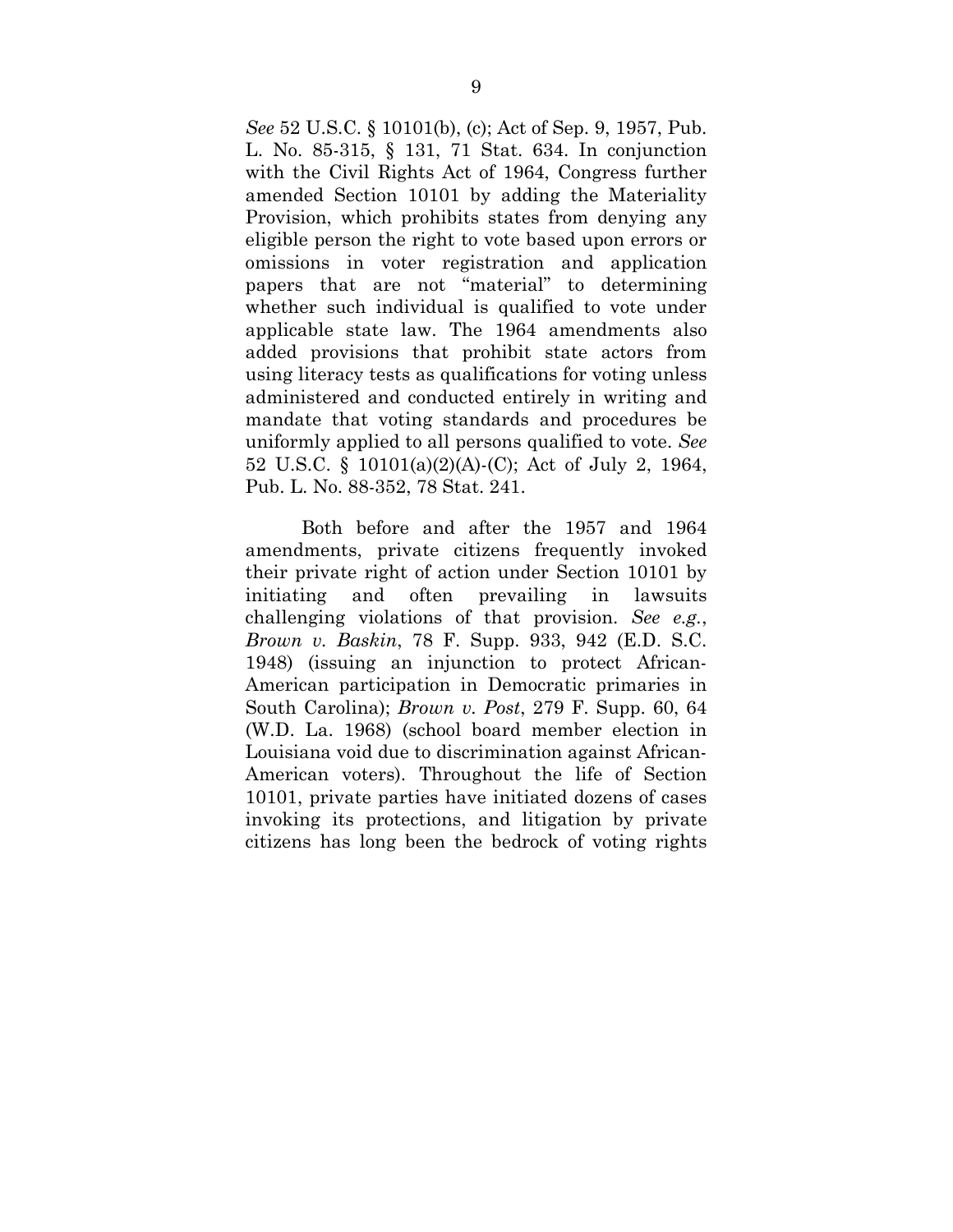<span id="page-17-12"></span>enforcement under Section 10101.[5](#page-17-18) Indeed, many of the early advances in voting rights protection were achieved through private litigation initiated by individuals and private citizen groups. *See, e.g.*, *Myers v. Anderson*, 238 U.S. 368, 383 (1915) (affirming award of damages against Maryland state officials for denying three African-Americans the right to vote); *Smith v. Allwright*, 321 U.S. 649, 666 (1944) (reversing dismissal of action brought against Texas election officials for refusing to allow African-American plaintiff to vote in Democratic primary); *see also infra* Section II.

<span id="page-17-15"></span>2. While the current split in federal law originates with *Good v. Roy*, the *Good* court's superficial rationale for its conclusion is not supported by the text or legislative history of Section 10101.

<span id="page-17-18"></span><span id="page-17-17"></span><span id="page-17-16"></span><span id="page-17-14"></span><span id="page-17-13"></span><span id="page-17-11"></span><span id="page-17-10"></span><span id="page-17-9"></span><span id="page-17-8"></span><span id="page-17-7"></span><span id="page-17-6"></span><span id="page-17-5"></span><span id="page-17-4"></span><span id="page-17-3"></span><span id="page-17-2"></span><span id="page-17-1"></span><span id="page-17-0"></span><sup>5</sup> *See e.g.*, *Coalition for Educ. in Dist. One v. Bd. of Elections*, 495 F.2d 1090 (2d Cir. 1974)*; Toney v. White*, 476 F.2d 203 (5th Cir. 1973), *vacated in part* 488 F.2d 310 (5th Cir. 1973) (en banc rehearing); *Bell v. Southwell*, 376 F.2d 659 (5th Cir. 1967); *Reddix v. Lucky*, 252 F.2d 930 (5th Cir. 1958); *Ball v. Brown,* 450 F. Supp. 4 (N.D. Ohio 1977); *Frazier v. Callicutt*, 383 F. Supp. 15 (N.D. Miss. 1974); *Ballas v. Symm*, 351 F. Supp. 876 (S.D Tex. 1972); *Brier v. Luger*, 351 F. Supp. 313 (M.D. Pa. 1972); *Shivelhood v. Davis*, 336 F. Supp. 1111 (D. Vt. 1971); *Brooks v. Nacrelli*, 331 F. Supp. 1350 (E.D. Pa. 1971); *Brown v. Post*, 279 F. Supp. 60 (W.D. La. 1968); *Cottonreader v. Johnson*, 252 F. Supp. 492 (M.D. Ala. 1966); *Williams v. Wallace*, 240 F. Supp. 100 (M.D. Ala. 1965); *Anderson v. Courson*, 203 F. Supp. 806 (M.D. Ga. 1962); *Brown v. Baskin*, 78 F. Supp. 933 (E.D. S.C. 1948); *Elmore v. Rice*, 72 F. Supp. 516 (E.D. S.C. 1947); *Kellogg v. Warmouth*, 14 F. Cas. 257 (C.C.D. La. 1872).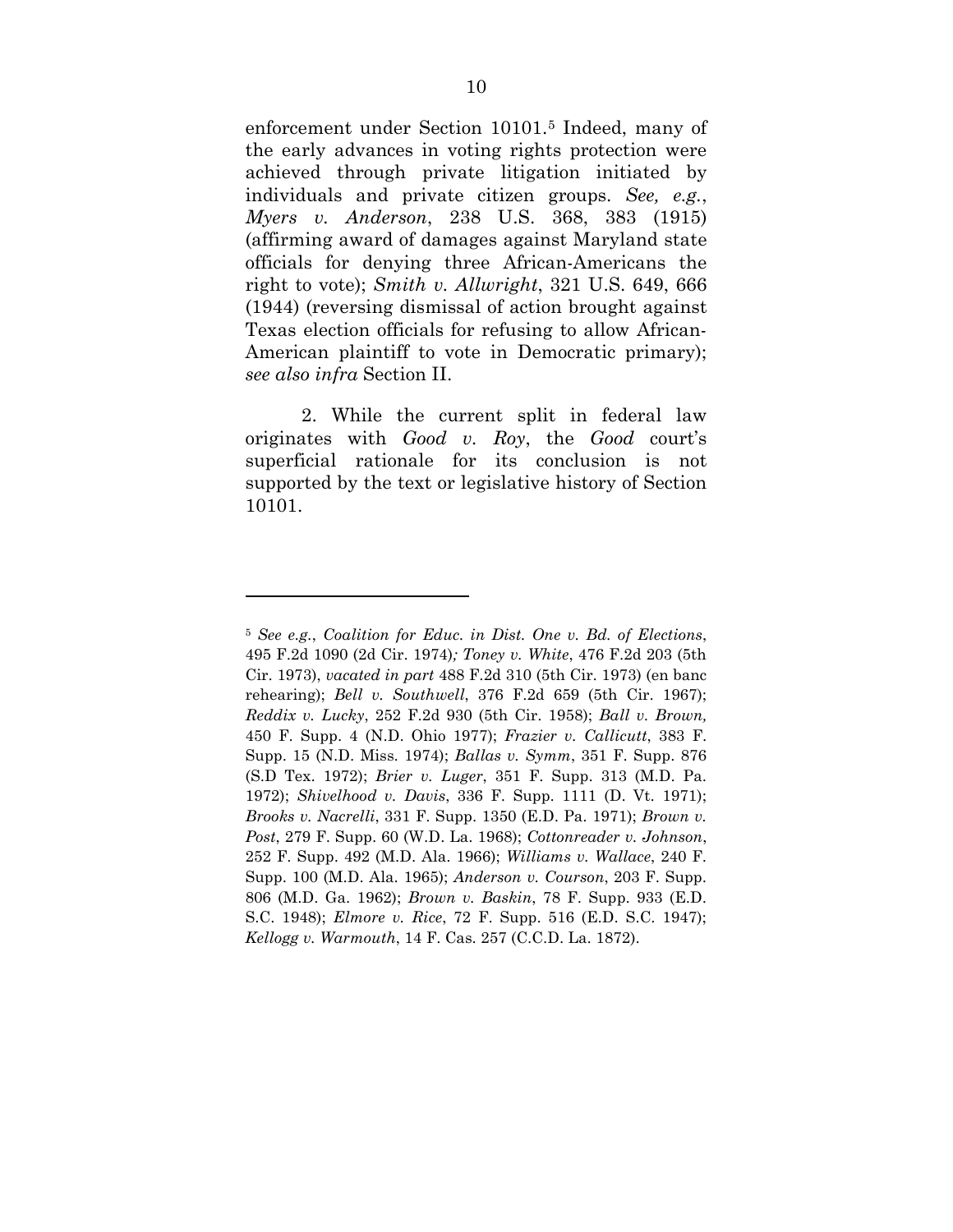Indeed, the court's analysis in *Good* focused exclusively on the fact that Section 10101 contains an express grant of authority for public enforcement by the Attorney General. The court declared that the Attorney General provision was an "unambiguous" indication that Congress intended to foreclose a private right of action under Section 10101. *Good*, 459 F. Supp. at 406.

<span id="page-18-0"></span>As the petition for certiorari ably points out, however, that interpretation cannot be squared with the language of the statute at issue. As noted above, the paragraph granting the attorney general enforcement power was added to Section 10101 as part of the amendments enacted in 1957. *See* Act of Sep. 9, 1957, Pub. L. No. 85-315, § 131, 71 Stat. 634. In that same amendatory legislation, Congress conferred jurisdiction on district courts to hear actions for damages and equitable relief brought under any federal voting rights statute. *See id.* § 121 ("[D]istrict courts shall have original jurisdiction of . . . any civil action . . . to recover damages or to secure equitable or other relief . . . under any Act of Congress providing for the protection of . . . the right to vote."). Since Section 10101 was the only federal statutory voting rights protection in existence at the time of the 1957 amendments, Congress must have contemplated private litigation under that provision when it conferred jurisdiction on district courts to hear damages actions under federal voting rights laws. Any other interpretation would illogically presume that in one section of its legislation Congress expressly provided jurisdiction for damages actions under voting rights laws, while in the very next section it foreclosed private citizens' ability to bring such actions under the only statutory vehicle then available.

This Court should not leave the circuit split spawned by *Good* unaddressed. As the many cases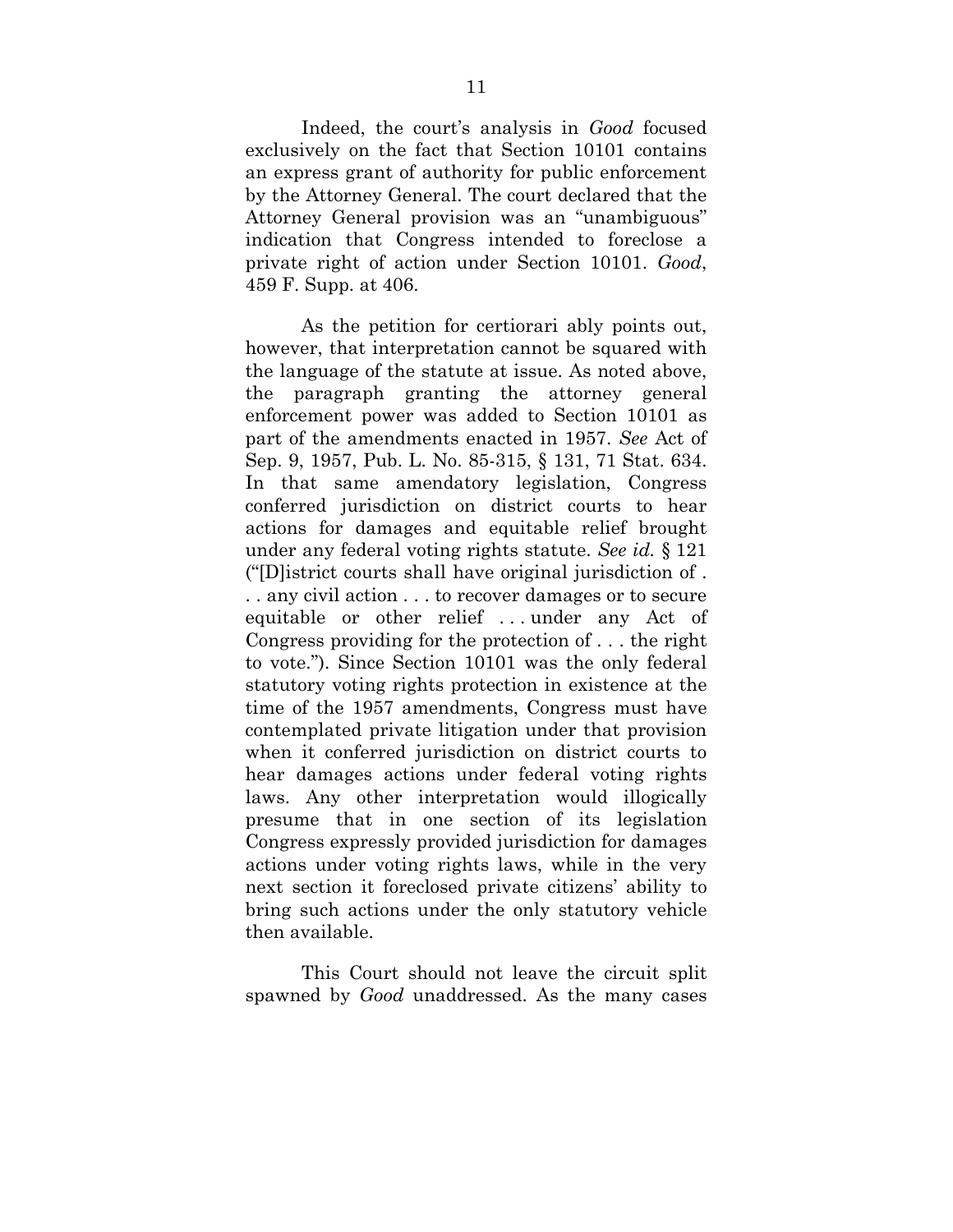cited above demonstrate, the confusion emanating from this ill-considered denial of the private right of action under Section 10101 has continued to spread, as has its corrosive and discouraging impact on citizen initiative in protecting their Section 10101 rights.

## <span id="page-19-0"></span>**II. The Private Right Of Action Is An Essential Anchor For The Protection Of Voting Rights Under Section 10101**

1. As noted in the Petition, the Materiality Provision is just one of a variety of protections afforded by Section 10101, including prohibitions against infringements of the right to vote through intentional racial discrimination by state actors, 52 U.S.C. § 10101(a)(1), and by intimidation or coercion "under color of law or otherwise," *id.* § 10101(a)(2)(b). The Sixth Circuit's denial of a private right of action under the Materiality Provision, on grounds arguably no less applicable to the other provisions of Section 10101, threatens to undermine individual citizens' ability to defend their right to vote against a broad range of unlawful encroachments.

Moreover, the Materiality Provision itself is an important component of the statutory scheme. Congress added this provision to Section 10101 in 1964 as part of a larger effort to forestall widespread abuse in state voting procedures and qualifications that prevented hundreds of thousands of qualified citizens from exercising the franchise. Prior to 1964, national attention focused on the discriminatory administration of voter registration requirements and the pervasive practice of disqualifying eligible voters for trivial errors in registration and voting papers. Congress responded by amending Section 10101 to mandate uniform administration of voting procedures and to prohibit disqualification based on immaterial errors in voting applications. *See*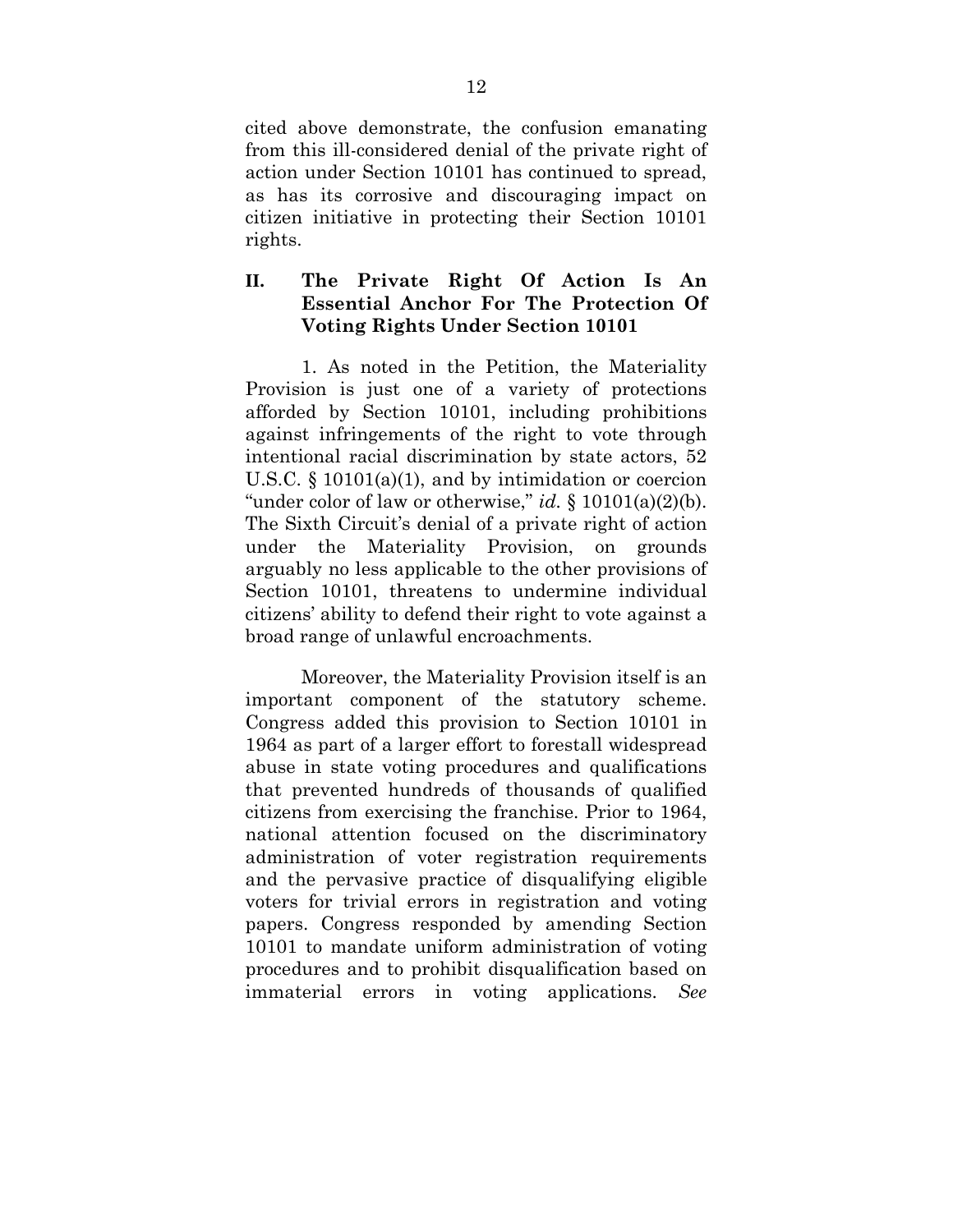§ 10101(a)(2)(A)-(C); *Hearings on H.R. 7152 Before the Committee on Rules, House of Representatives*, 88th Cong. 605 (1964) ("The purpose of this provision is to prevent the all too prevalent practice of using questions of differing degrees of difficulty depending upon [the applicant's race]…[and to] forbid denial[ ] of the right to vote because of trivial errors or omissions on applications for registration.") (statement of Rep. Seymour Halpern).

As this case illustrates, procedural irregularities and hyper-technical application of voter qualification standards continue to prevent many qualified citizens from exercising their voting rights today. Under the statute challenged in this case, scores of voters in Ohio were disqualified for trivial errors such as writing a name in legible cursive rather than in roman print; omitting a zip code from an otherwise ascertainable address; or missing a single digit in a social security number. *See* Pet. at 12, 16. The Materiality Provision provides a well-honed tool to counter such abuses by requiring an objective justification for voter registration criteria as material to the actual verification of individuals' eligibility to vote.

<span id="page-20-5"></span><span id="page-20-4"></span><span id="page-20-3"></span><span id="page-20-2"></span><span id="page-20-1"></span><span id="page-20-0"></span>Historically, the private right of action has been critical to remedying the particular abuses targeted by the Materiality Provision. Numerous recent private suits have sought enforcement of rights conferred under the Materiality Provision of Section 10101. *See Hoyle v. Priest*, 265 F.3d 699, 704- 05 (8th Cir. 2001); *McKay v. Thompson*, 226 F.3d 752, 756 (6th Cir. 2000); *Thrasher v. Illinois Republican Party*, No: 4:12-4071, 2013 U.S. Dist. LEXIS 15564, at \*6-11 (C.D. Ill. Feb. 5, 2013); *Indiana Democratic Party v. Rokita*, 458 F. Supp. 2d 775, 839-42 (S.D. Ind. 2006); *Diaz v. Cobb*, 435 F. Supp. 2d 1206, 1211-1213 (S.D. Fla. 2006); *Gonzalez v. Arizona*, No. 06-1268, 2006 U.S. Dist. LEXIS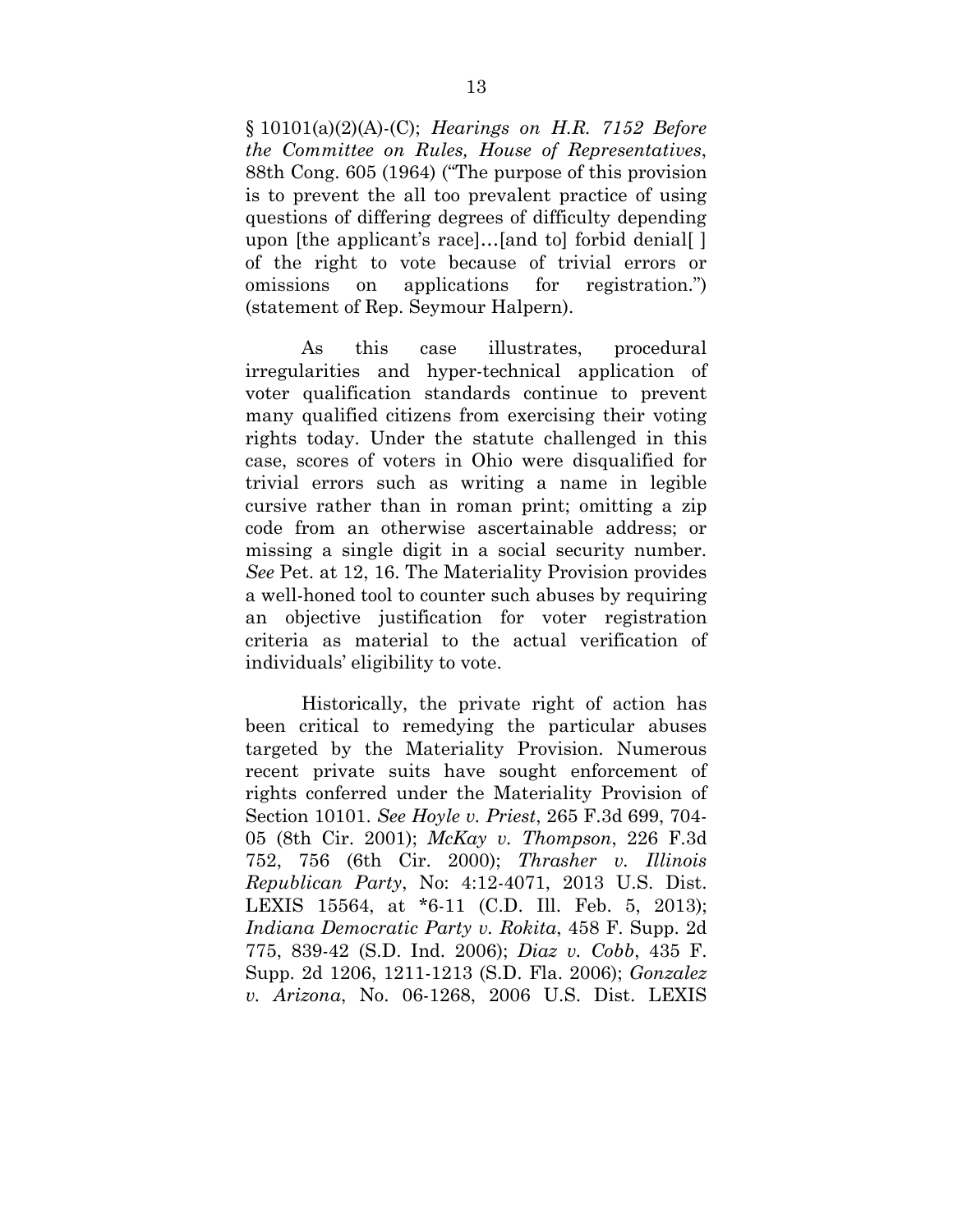<span id="page-21-6"></span><span id="page-21-1"></span><span id="page-21-0"></span>76638, at \*30-33 (D. Ariz. Oct. 11, 2006); *Washington Ass'n of Churches v. Reed*, 492 F. Supp. 2d 1264, 1270-71 (W.D. Wash. 2006); *Common Cause/Georgia v. Billups*, 406 F. Supp. 2d 1326, 1370-71 (N.D. Ga. 2005); *Friedman v. Snipes*, 345 F. Supp. 2d 1356, 1370-72 (S.D. Fla. 2004); *McKay v. Altobello*, No. 96- 3458, 1996 U.S. Dist. LEXIS 16651, at \*3-4 (E.D. La. Oc. 31, 1996).

<span id="page-21-4"></span>2. More generally, the vindication and protection of voting rights under the federal statutory scheme has been achieved in significant measure through the initiative of private litigants. This Court has recognized private rights of action under Sections 5, 2, and 10 of the Voting Rights Act of 1965, notwithstanding the absence of express language in the Act conferring such a right. *See* Pet. at 32-36. Private actions initiated by aggrieved individuals have been instrumental in securing milestone victories in voting rights cases, such as striking down state election poll taxes, declaring unconstitutional unequal apportionment of state legislatures, and enjoining racial gerrymandering. *See Harper v. Va. State Bd. of Elections*, 383 U.S. 663, 670 (1966) (poll tax assessed in state elections declared unconstitutional in challenge brought on behalf of Virginia residents); *Reynolds v. Sims*, 377 U.S. 533, 586-87 (1964) (principle of "one person, one vote" applied to strike down state legislature apportionment in challenge brought by Alabama voters); *Gomillion v. Lightfoot*, 364 U.S. 339, 347-48 (1960) (complaint alleging racial gerrymandering was sufficient to state a cause of action under Fourteenth and Fifteenth Amendments).

<span id="page-21-5"></span><span id="page-21-3"></span><span id="page-21-2"></span>In particular, private actions invoking the protections guaranteed by Section 10101 have resulted in many of the landmark voting rights decisions addressing some of the most egregious and widespread tactics used to disenfranchise voters.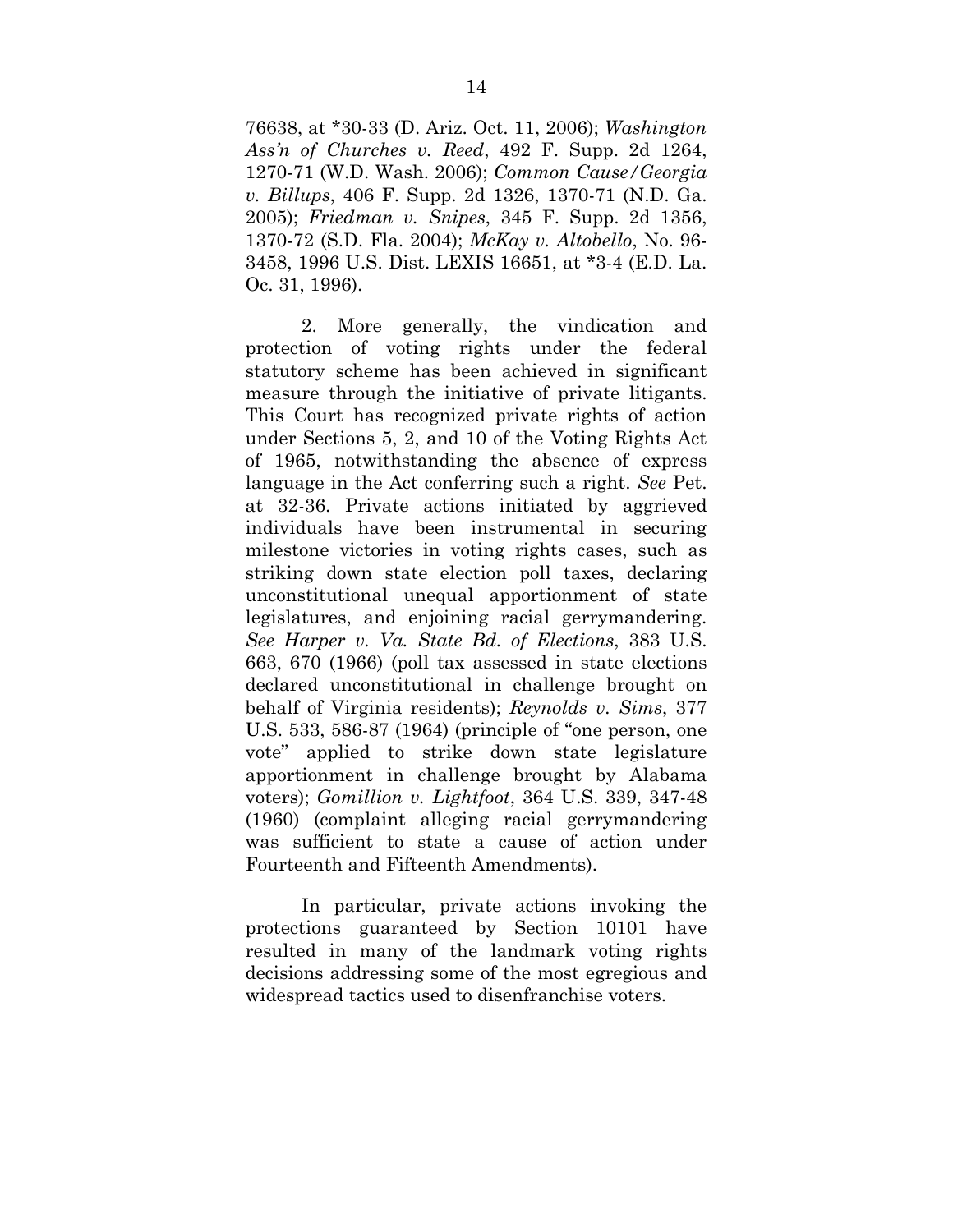<span id="page-22-1"></span><span id="page-22-0"></span>One early example is *Myers v. Anderson*, 238 U.S. 368 (1915), in which this Court declared restrictive grandfather clauses unconstitutional. Private individuals had brought the suit challenging a Maryland statute that restricted voter registration to male citizens who were entitled to vote in that state prior to 1868. The plaintiffs alleged violations of Section 10101 in an effort to enforce their rights under the Fifteenth Amendment. *See Anderson v. Myers*, 182 F. 223, 225 (C.C.D. Md. 1910). As noted earlier, Section 10101 was enacted to allow individuals to enforce the Fifteenth Amendment. *See supra* Section [I.B](#page-14-0) (noting that Congress enacted Section 10101 in exercise of its Fifteenth Amendment authority "to enforce this article by appropriate legislation"). Striking down the law, this Court declared that the grandfather clause was "repugnant to the 15th Amendment." *Myers*, 238 U.S. at 379.

The widespread disenfranchisement perpetrated through the use of "white primaries" was also successfully challenged through private litigation under early versions of Section 10101. In *Smith v. Allwright*, 321 U.S. 649 (1944), the Court entered a landmark decision holding that the Texas primary system, under which the Democratic Party of Texas excluded African-Americans from the primary elections it conducted, violated the "well established principle of the Fifteenth Amendment, forbidding the abridgement by a state of a citizen's right to vote." *Id.* at 666. *Allwright* originated with a civil lawsuit brought by a single black citizen of Texas alleging the deprivation of his rights under Sections 10101 and 1983. *See id.* at 651.

<span id="page-22-2"></span>*Allwright* was followed by *Rice v. Elmore*, 165 F.2d 387 (4th Cir. 1947), and *Baskin v. Brown*, 174 F.2d 391 (4th Cir. 1949) two private-plaintiff class actions under Sections 10101 and 1984 which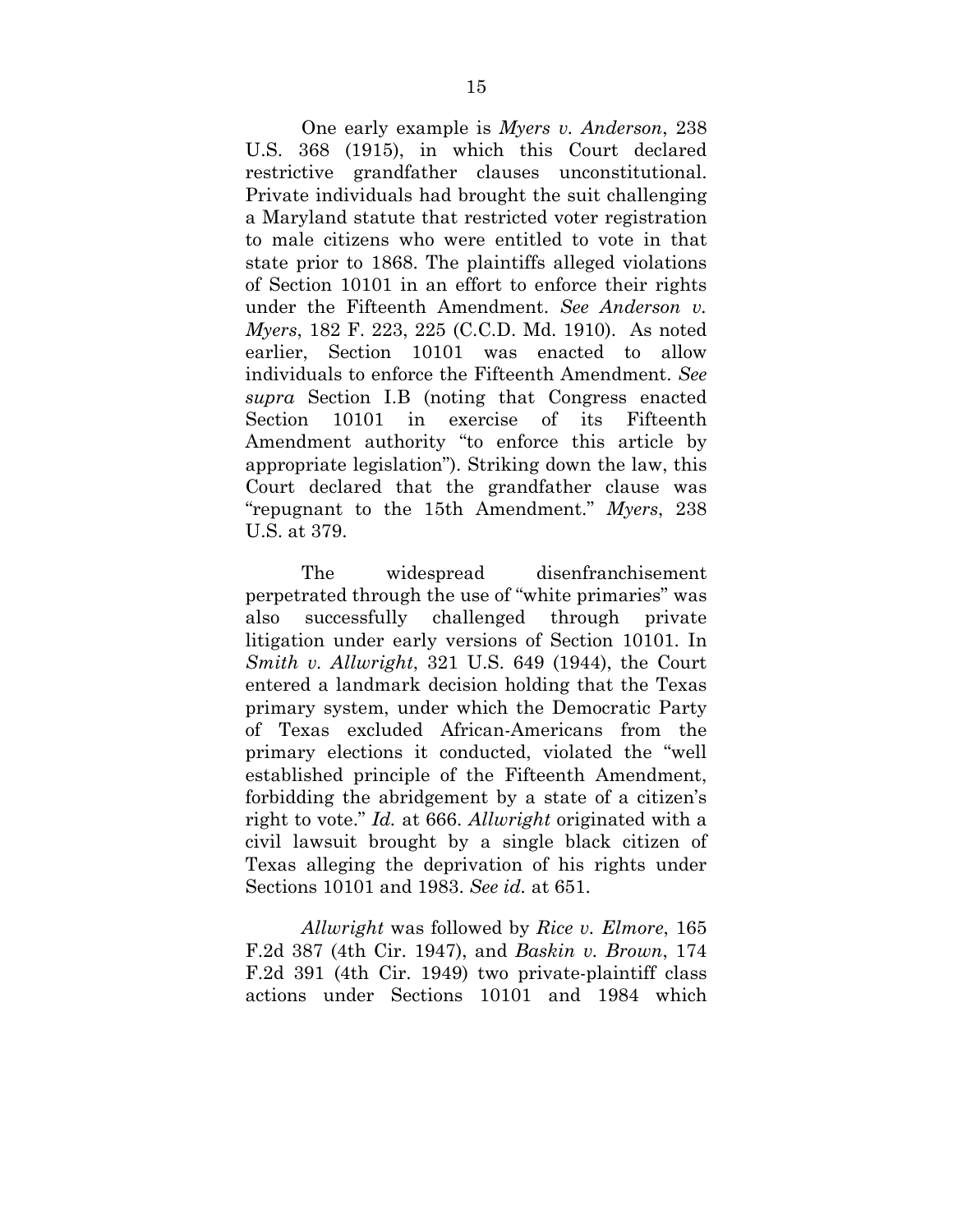resulted in injunctions prohibiting the use of white primaries in South Carolina. And in *Terry v. Adams*, this Court championed relief under Section 10101 in favor of Texas residents who challenged white-only preprimaries held by the Jaybird Democratic Association, a Texas political organization. 345 U.S. 461, 469 (1953); s*ee also* Brief for Petitioners at 2, *Terry v. Adams*, 345 U.S. 461 (1953), 1952 WL 82449, at \*2.

<span id="page-23-0"></span>Private actions continue to be a driving force in the enforcement of voting rights. By way of example, between June 29, 1982 and December 31, 2005, 331 federal cases with electronically published decisions were brought under Section 2 of the Voting Rights Act according to one study. *See* Ellen D. Katz et al., *Documenting Discrimination In Voting: Judicial Findings Under Section 2 of the Voting Rights Act Since 1982*, 39 U. Mich. J. L. Reform 643, 652-54 (2006) [hereinafter VRI Study]. Of those 331 suits, over 92 percent were initiated by private litigants (including voters, civil rights groups, political parties, or candidates) and/or state or local officials, without the Department of Justice. *See* Ellen Katz & The Voting Rights Initiative, VRI Database Master List (2006), *available at* https://web-beta.archive.org/web/20150915145952/ http://sitemaker.umich.edu/votingrights/files/masterl ist.xls (last visited April 4, 2017) [hereinafter VRI Study Master List]. Private parties prevailed in 110 of those cases.[6](#page-23-1) The Department of Justice

(continued…)

<span id="page-23-1"></span><sup>6</sup> In the VRI Study, "success" was defined as a lawsuit whose ultimate outcome was that the plaintiff proved a violation on the merits, or (if no published opinion stating a violation) won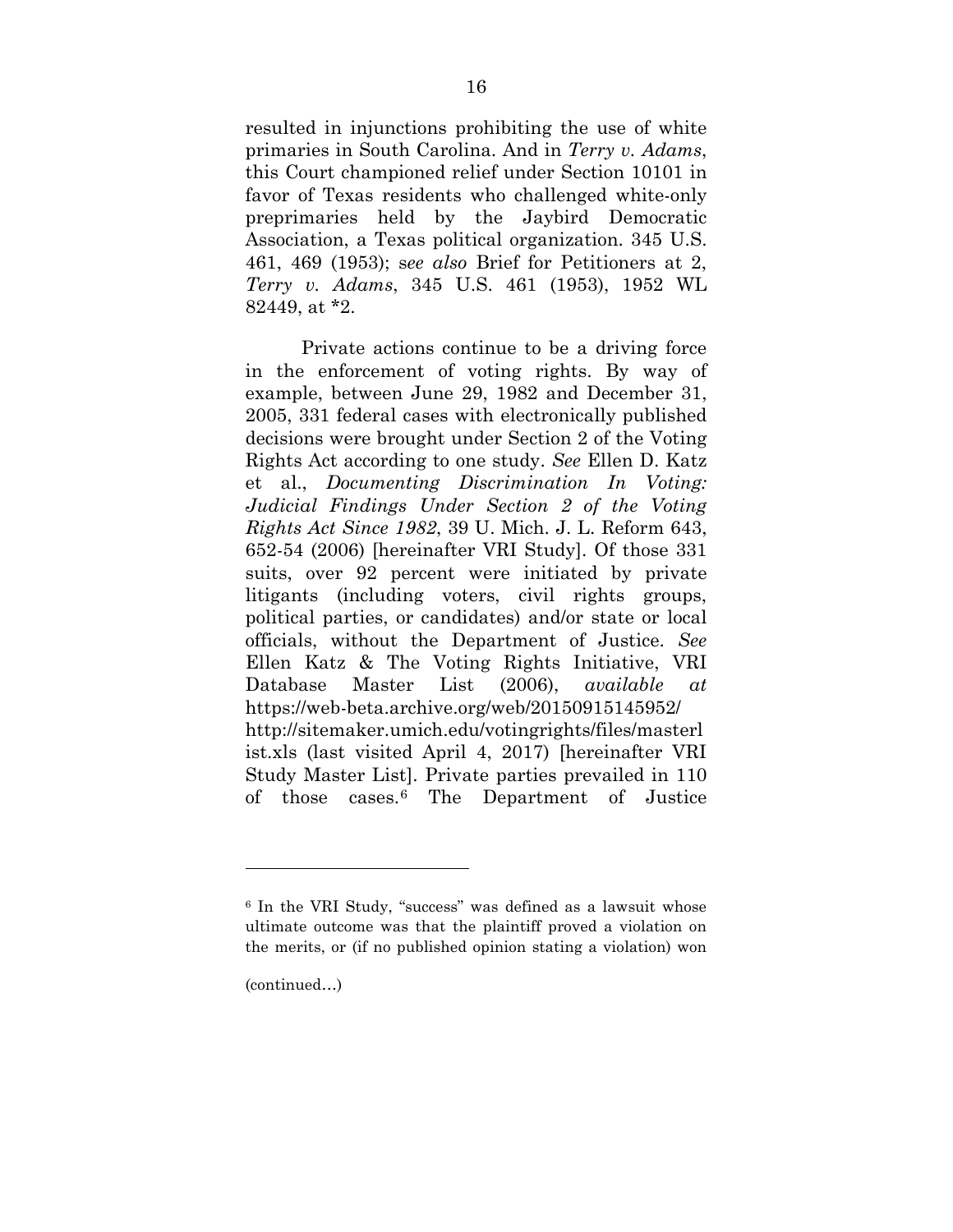participated as sole plaintiff in only seven of the 331 cases and successfully proved a violation of Section 2 in three cases. *See* VRI Study Master List. The Department of Justice served as a plaintiff or intervenor along with private litigants in an additional 17 cases, ten of which resulted in a judgment for the plaintiffs. *See id.*

3. As these figures illustrate, enforcement actions initiated by the Attorney General are not an adequate substitute for private litigation vindicating voting rights, notwithstanding the view of courts that refuse to recognize a private right of action. There are several reasons why exclusive enforcement by the Department of Justice cannot be an adequate substitute for private actions under Section 10101 and the statutory voting rights regime in general.

To begin with, constraints on the Justice Department's staff and time prevent it from prosecuting every meritorious voting rights case. In fiscal year 2015, the Department of Justice, across all of its divisions, filed more than 100,000 civil cases in jurisdictions across the country, in addition to prosecuting over 50,000 new criminal matters. *See*  U.S. Dep't of Justice, United States Attorneys' Annual Statistical Report, Fiscal Year 2015 4, 19.[7](#page-24-0) But between 2012 to 2015, the Civil Rights Division Voting Section alone engaged in only 67 new voting cases nationwide. *See* U.S. Dep't of Justice, Civil

an injunction, attorney's fees, remedy, or settlement. See VRI Study at 756.

<span id="page-24-0"></span><sup>7</sup> *Available at* https://www.justice.gov/usao/file/ 831856/download.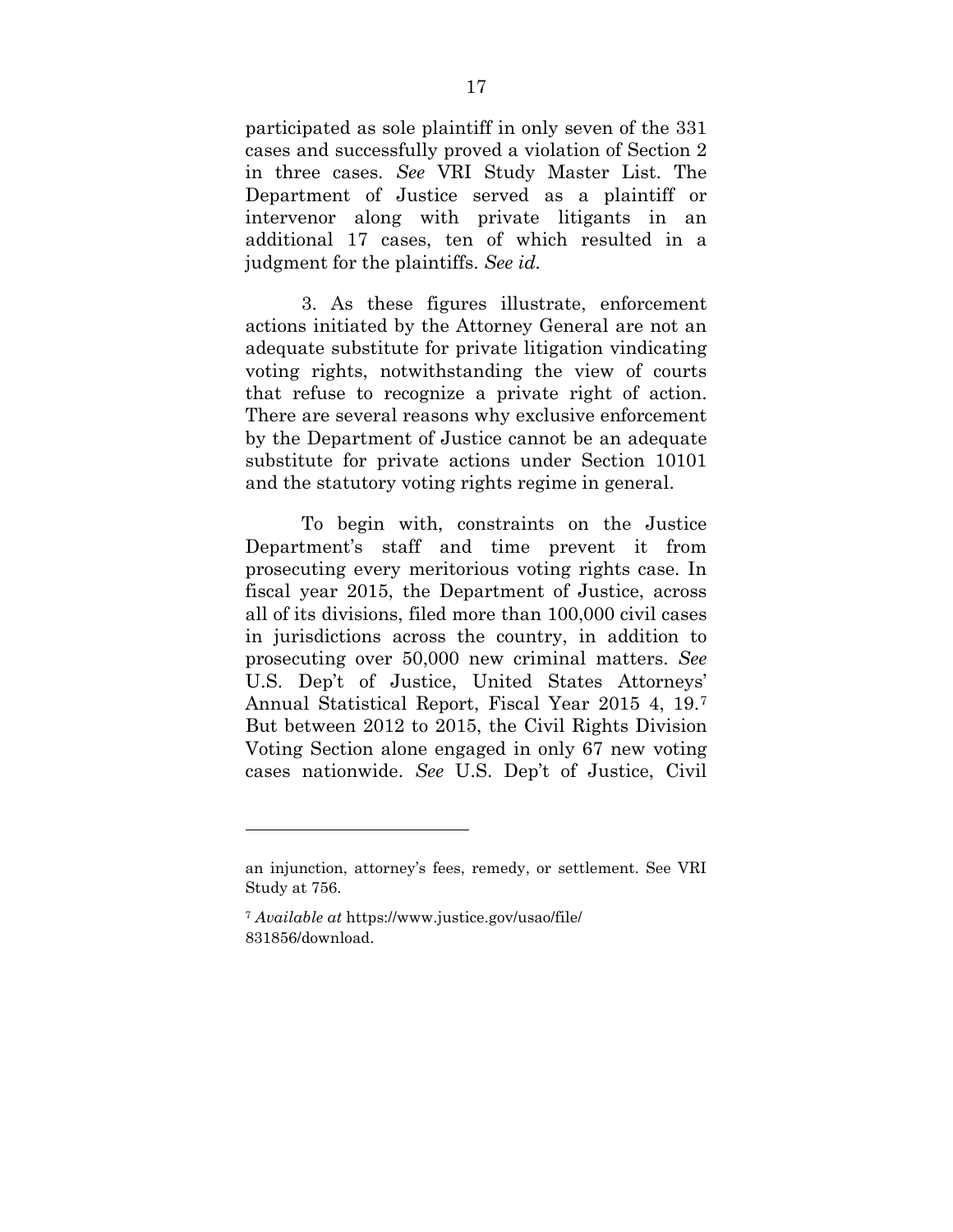Rights Division, FY 2017 Performance Budget Congressional Submission 27 (2016), *available at* https://www.justice.gov/jmd/file/820981/ download. The Civil Rights Division Voting Section had only 38 attorneys at the start of 2016. *See* U.S. Dep't of Justice, General Legal Activities, Civil Rights Division, *available at* https://www.justice.gov /sites/default/files/jmd/pages/attachments/2015/01/30 /16\_bs\_section\_ii\_chapter\_-\_crt.pdf. Given how lengthy[8](#page-25-0) and resource-intensive[9](#page-25-1) many voting cases initiated by the Department of Justice have proven to be, it would be unreasonable to limit the monitoring and prosecuting of voting rights violations exclusively to the Justice Department.

Moreover, priorities in the Department of Justice change over time, making it an incomplete guarantor of the broad range of voting rights established under that regime. *See* U.S. Dep't of Justice, Office of the Inspector General, A Review of

<span id="page-25-0"></span><sup>8</sup> *See* Archibald Cox, *Foreword: Constitutional Adjudication and the Promotion of Human Rights*, 80 Harv. L. Rev. 91, 100 (1966) (attorney general suits under voting rights legislation can be "scarcely more than a palliative" in the face of "protracted delays of litigation during which Negroes were denied participation in self-government").

<span id="page-25-1"></span><sup>9</sup> *See e.g.*, Larry F. Amerine, *Civil Rights*, 44 Tex. L. Rev. 1411, 1412 n.9 (1966) (quoting Attorney General Katzenbach testimony before House committee: "I could cite numerous examples of the almost incredible amount of time our attorneys must devote to each of the 71 voting rights cases filed under the Civil Rights Acts of 1957, 1960, and 1964. It has become routine to spend as much as 6,000 man-hours in analyzing the voting records in a single county—to say nothing of preparation for trial and the almost inevitable appeal.").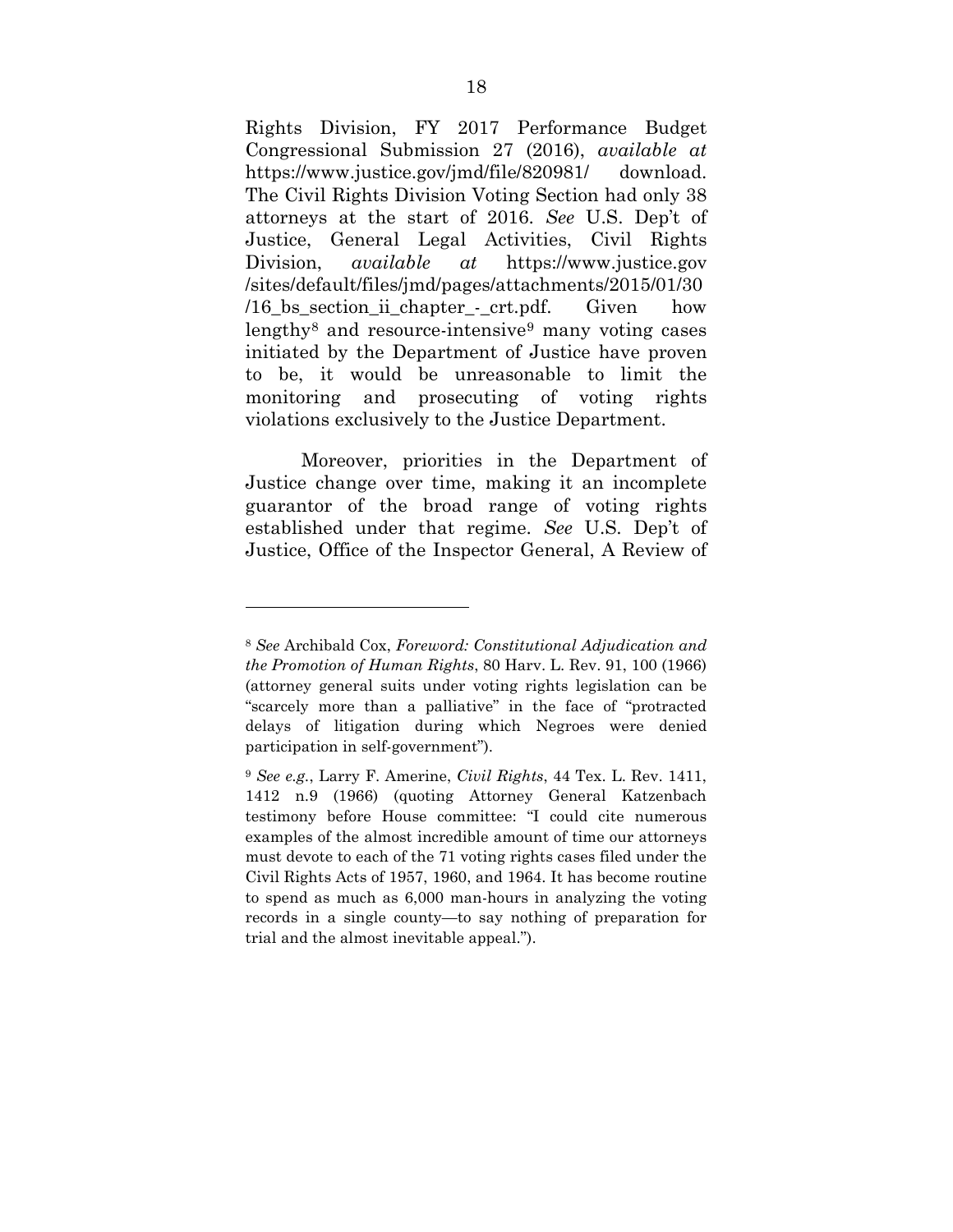the Operations of the Voting Section of the Civil Rights Division 113 (2013), *available at*  https://oig.justice.gov/reports/2013/s1303.pdf (noting that an "examination of the mix and volume of enforcement cases brought over the past ten years by the Voting Section revealed some changes in enforcement priorities over time, corresponding to changes in leadership."); *see also id.* at 21 (figure tracking new enforcement actions undertaken between 1993 and 2012).

While the Attorney General's priorities are subject to change over time, citizens' need for robust protection of their voting rights remains constant. Absent a private right of action, voters are left entirely dependent upon the federal government for sustained protection of federal voting rights. The private right of action ensures that this right remains enforced and enforceable for all citizens.

Finally, Section 10101 protects rights in numerous situations which might escape the Attorney General's attention. A school board election fits as neatly under the law's ambit as does a federal presidential election. This can be seen in cases brought under Section 10101 in a wide array on contexts outside of federal elections.[10](#page-26-2) Procedural irregularities in such contests are no less

<span id="page-26-2"></span><span id="page-26-1"></span><span id="page-26-0"></span><sup>10</sup> *See, e.g.*, *Brown*, 279 F. Supp. 60 (W.D. La. 1968) (school board election); *Coalition for Educ. in Dist. One*, 495 F.2d 1090 (2d Cir. 1974) (school board election); *Bell v. Southwell*, 376 F.2d 659 (5th Cir. 1967) (election for Justice of the Peace); *Toney*, 476 F.2d 203 (5th Cir. 1973) (primary election for mayor, village marshal, board of alderman, and Democratic Executive Committee).